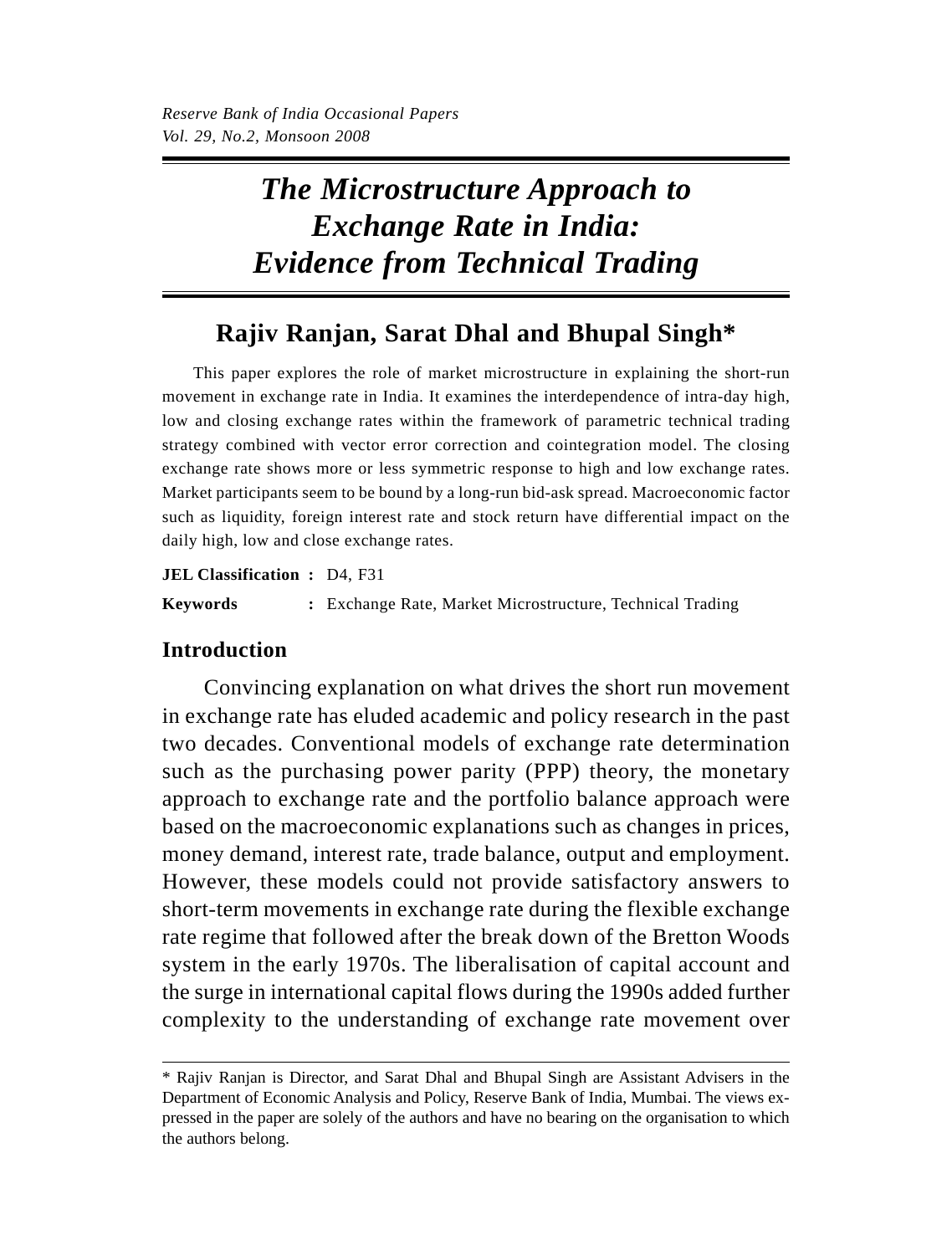shorter horizon. The seminal works of Messe and Rogoff (1983) and Frankel and Rose (1994), which brought to the fore the weakness of macroeconomic models in forecasting exchange rate movements, opened the vistas of new research in the exchange rate literature focusing on the institutional aspects relating to microstructure of foreign exchange market (Lyons, 1995; Neely, 1997). The microstructure literature endeavours to explain exchange rate through the understanding of trading mechanism and the behaviour of market agents in terms of market activity (turnover), expectations, technical analysis and bid-ask spread. Among the elements of market microstructure, technical analysis or technical trading is recognized as one of the important ways to explain exchange rate movements. Cheung, Chinn and Marsh (2004) on the basis of a survey of the UK market observed that the non-fundamental factors dominate the shortterm exchange rate movements. Similarly, Taylor and Allen (1992) found that in the London exchange market, technical analysis was used by more than 90 per cent of the dealers for their trading decisions.

In the Indian context, there is a dearth of research on the market microstructure and trading strategies with respect to foreign exchange market. A survey based study by Bhanumurthy (2005) confirms the existence of technical trading in the Indian foreign exchange market. The author finds that in the short-run the microstructure variables have relatively large influence on exchange rate than the fundamentals. Over a five year horizon, the share of technical trading increased from 33 per cent to 62 per cent. A majority of the market traders determine their bid-ask spread of the quotations based on the market convention. Furthermore, fundamentals were found to play insignificant role in the intra-day trading.

We examine the role of market microstructure in explaining the short-term movements in exchange rate based on the interaction among the intra-day high, low and close exchange rates. We use a vector error correction model (VECM). The study is organized into four sections. Section I presents a a brief review of literature. The methodology is discussed in Section II. Section III contains the empirical findings. Section IV concludes.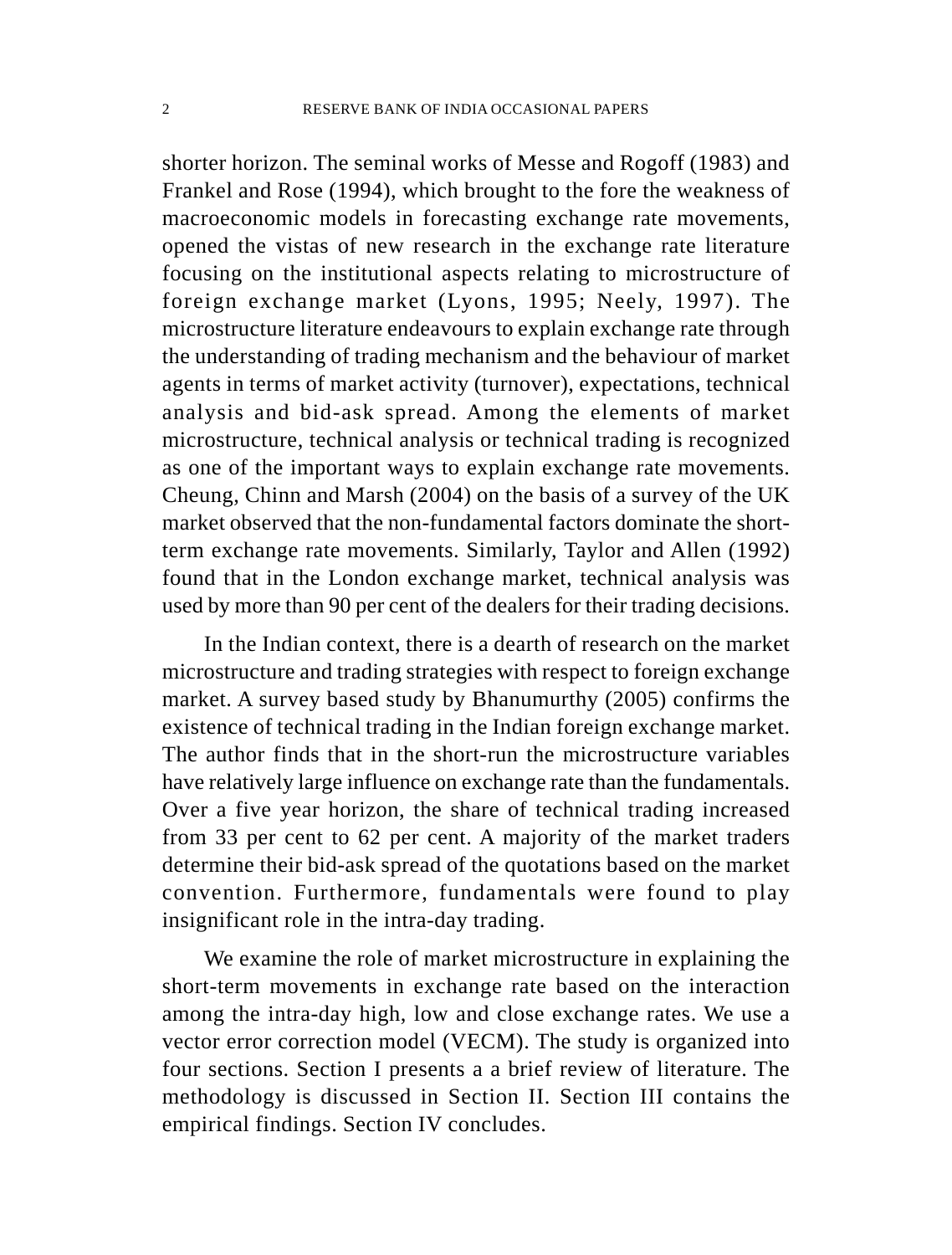## **Section I**

#### **The Review of Literature**

Technical analysis is described as the use of past price behaviour to guide trading decisions in the asset markets (Neely, 1997). According to Pring (2002), the objective of technical analysis is to identify a trend reversal at a relatively early stage and ride on that trend until the weight of the evidence shows that the trend has reversed. Technical trading comprises a set of rules that result from parameterizations and each trading rule generates trading signals (long, short, or out of market) according to the parameter values (Park and Irwin, 2004). Technical analysis is built on three essential principles: market action discounts everything (such fundamentals as inflation, interest rates), prices move in trends, and the traders react similarly under similar conditions. Foreign exchange chart patterns have been recognized and categorized for over 100 years, and the manner in which many patterns are repeated leads to the conclusion that human psychology shows little change. Since patterns have worked well in the past, it is assumed that they will continue to work well into the future. Technical analysis includes a variety of forecasting techniques (Neely, 1997; Park and Irwin, 2004). Several trading strategies can co-exist since financial markets are not homogenous in respect of the dimension, market participants and instruments. Early studies show the use of chart analysis such as filters (Alexander,1961, 1964; Fama and Blume, 1966; Levy 1971; Sweeney, 1986), stop-loss orders (Gray and Nielsen, 1963; Houthakker, 1961), moving averages (Cootner, 1962; Dale and Workman, 1980; James, 1968; Van Horne and Parker, 1968), channels (Irwin and Uhrig, 1984), momentum oscillators (Smidt, 1965) and relative strength indicators (Jensen and Benington, 1970; Levy, 1967a, 1967b). Advanced methods such as head and shoulders model (Chang and Osler, 1998), trade range breakout rules (Brock *et al.,* 1992; Lukac *et al.,* 1988), genetic programming (Neely *et al.,*1996), neural network (Tenti, 1996), stochastic oscillator and parametric trading rules (Fiess and MacDonald, 1999) are also gaining popularity in more complex financial markets.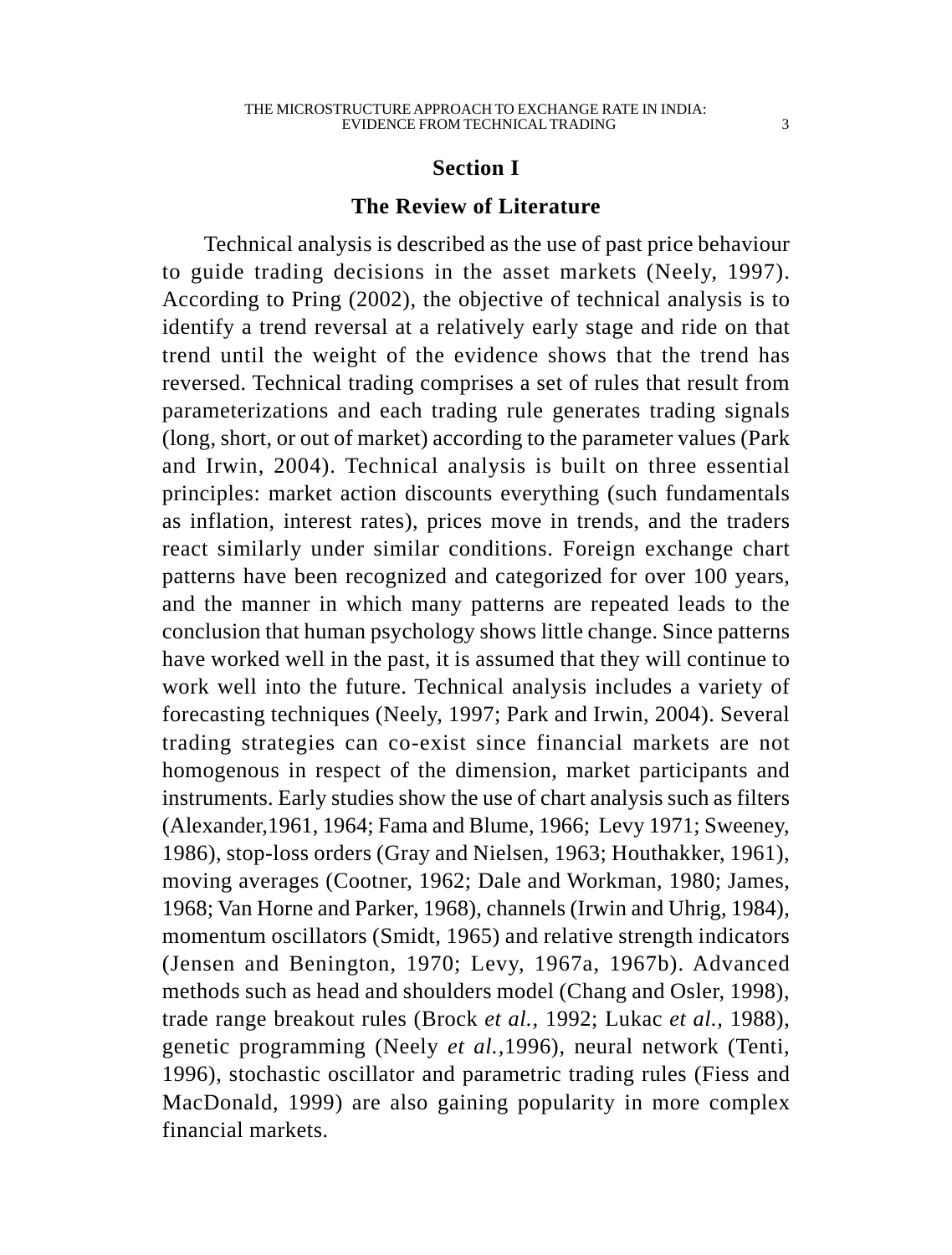Early literature rejected the trading rules, claiming that these lacked economic theory. Inspired by Samuelson (1965), Fama and Blume (1966) and Fama (1970), economists vigorously believed in the efficient market hypothesis; competitive financial markets are generally driven by macroeconomic fundamentals and market participants cannot make profits from technical trading. Since the mid-1990s, however, economists seem to have softened their stance on the efficient market hypothesis. Following Messe and Rogoff (1983) and Frankel and Rose (1995), there have been a spate of studies explaining exchange rate movements through the process of technical trading strategies, order flows and price formations (Curcio *et al.,* 1997; Cheung *et. al.,* 2004; Cheung and Wong, 2000; Cornell and Dietrich, 1978; Dooley, 1983; Evans and Lyons, 2002; Frankel and Froot, 1990; Lee and Mathur, 1996; Lee *et al.,* 2001; Levich and Thomas, 1993; Lukac *et al.,* 1988; Maillet and Michel, 2000; Martin, 2001; Menkhoff, 1997; Menkhoff and Schlumberger, 1995; Neely, 1997; Osler, 2003; Osler and Chang, 1995; Park and Irwin, 2004; Shafer, 1983; Sweeney, 1986; Taylor, 1986; Taylor and Allen, 1992; Yao, 1998). A key finding of the copious literature is that trading strategies have been more successful in the foreign exchange market than other financial markets. The widespread use of technical trading, especially since the mid-1990s, can be attributable to the rapid progress in financial markets, spurred by globalisation, liberalisation and information technology (Park and Irwin, 2004).

Studies have also conjectured about the correlation of technical trading strategies with central bank's open market operation (Davutyan and Pippenger, 1989; Dooley and Shafer, 1983; Levich and Thomas, 1993; Lukac *et al.,* 1988; Silber, 1994; Sweeney, 1986). Economic intuitions behind such relationship are given by Szakmary and Mathur (1997) and Saacke (2002). After an exogenous shock to fundamentals, the exchange rate, without the central bank intervention, jumps to a new equilibrium level, similar to the Dornbusch type overshooting effect. However, a sharp adjustment in the exchange rate may fuel uncertainties and adversely affect balance sheets of producing sectors as well as the financial intermediaries,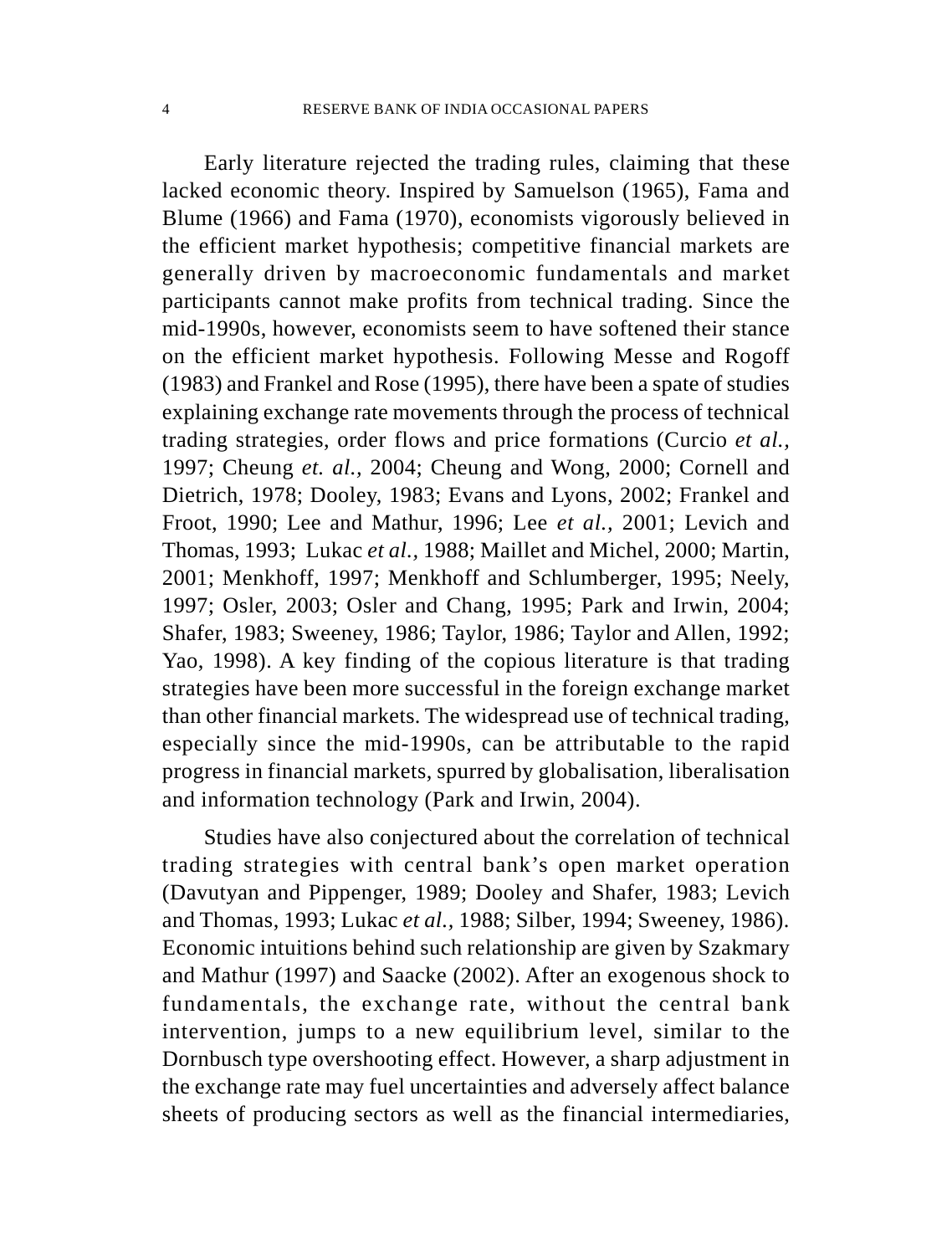which in turn may engender unsustainable macroeconomic outcomes and financial instability. In order to contain such volatility and facilitate smooth operation of foreign exchange market, central banks may lean against the wind by preventing sharp fluctuation in the exchange rate. In this process, they delay the adjustment of exchange rate. If adjustment is delayed, exchange rates would display a trend during the phase of adjustment. This trend may be exploited by trendfollowing forecasters. LeBaron (1999) shows that when a typical moving average rule generates buy signals for a foreign exchange rate, the Federal Reserve in the US tends to support the dollar the next period. This finding is consistent with a 'leaning against the wind' policy. LeBaron's (1999) findings are generally confirmed by others including Neely (2002), Neely and Weller (2001), Sapp (2004), Sosvilla-Rivero et al. (2002), and suggest that technical trading rules precede interventions and interventions do not generate technical trading but rather respond to strong trends in exchange rates. However, Saacke (2002) stresses that trading strategies on days that neither coincide with nor preceded by intervention periods are also quite substantial, strongly suggesting that interventions are not the only source of technical trading in the foreign exchange markets. The key finding of the above studies is that central bank open market operations may be related to technical trading in some way; however, such relationship need not be construed as the causal relationship.

The research studies on financial markets no longer seem to be preoccupied with the dichotomous debate whether markets rally around fundamentals or trading strategies generate profits. Financial markets may not fully operate under the rules of economic theory. However, the departure of markets from fundamentals cannot be solely attributed to the existence of technical trading. Similarly, trading strategies can remain in vogue, even if market participants find them unprofitable over time. Thus, economists are comfortable with an information perspective on financial markets, relying on several analytical models encompassing market microstructure as well as economic fundamentals for a better understanding of financial markets.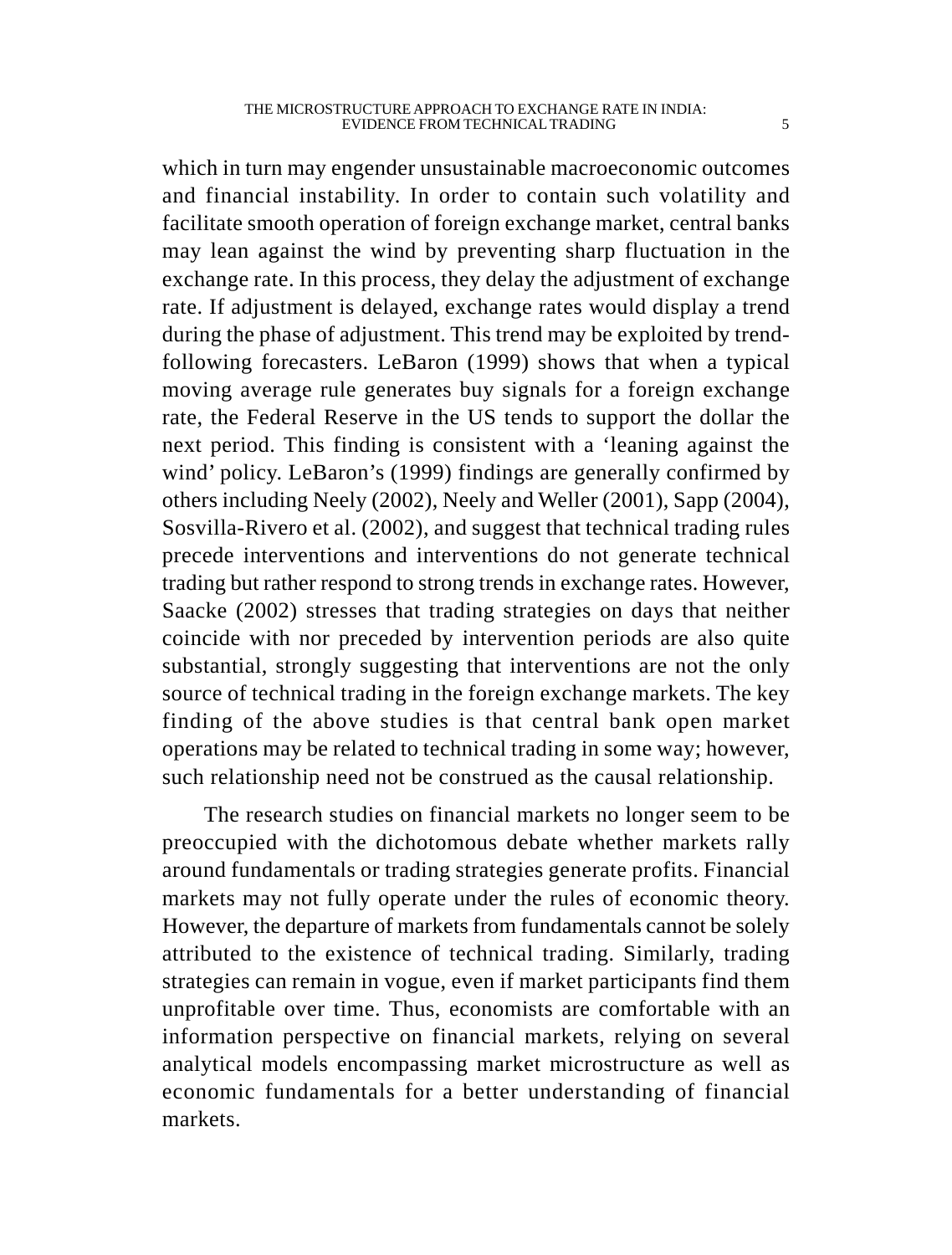### **Section II**

### **The Methodology**

Empirical works show that finest data on forex microstructure are confined to the transactions data (Goohart and Payne, 1996; Goodhart *et al.,* 2006; Evans, 2001; Evans and Lyons, 1999; Rime, 2000). Studies on optimal bid-ask spread suggest that the order flow dynamics can be analysed with volume information, related prices or both. Since transaction data are hardly available on a high frequency basis in the Indian context, we work with a trading strategy based on the micro-structure of daily exchange rate, *i.e.* intra-day high, low and close exchange rates. According to the literature, each of these exchange rates can provide useful insights about market participants and demand and supply factors (Fiess and MacDonald, 1999). Illustratively, intra-day high and low exchange rates constitute the two extremes of price discovery in the market. They can be related to the bid-ask quotes of dealers and reflect the order flow underlying the demand-supply forces that determine the behavior of foreign exchange market (Evans and Lyons, 1999, 2002; Lyons, 2001). According to Evans and Lyons (1999), intra-day high and low exchange rates can relate to order flow, which is a measure of buying/ selling pressure.<sup>1</sup> Buoyant demand for foreign currency would accentuate depreciation pressure on the domestic currency, leading exchange rate to reach the intra-day peak level. Similarly, higher supply of foreign currency would accentuate appreciation pressure, taking the exchange rate to intra-day low. The closing exchange rate will respond to demand and supply of foreign currency transactions and the open market operations of the central bank towards preventing market instability as it evolves through intra-day high and low levels of the exchange rate. Given the profit objective of foreign exchange traders, it could be possible that most transactions occur at a bid-ask rates corresponding to the intra-day high-low exchange rate rather than the closing exchange rate (Neely, 2002; Neely and Weller, 2001). However, the closing exchange rate may be related to the central banks' assessment of macroeconomic fundamentals. In other words, intra-day high, low and close exchange rates can be identified with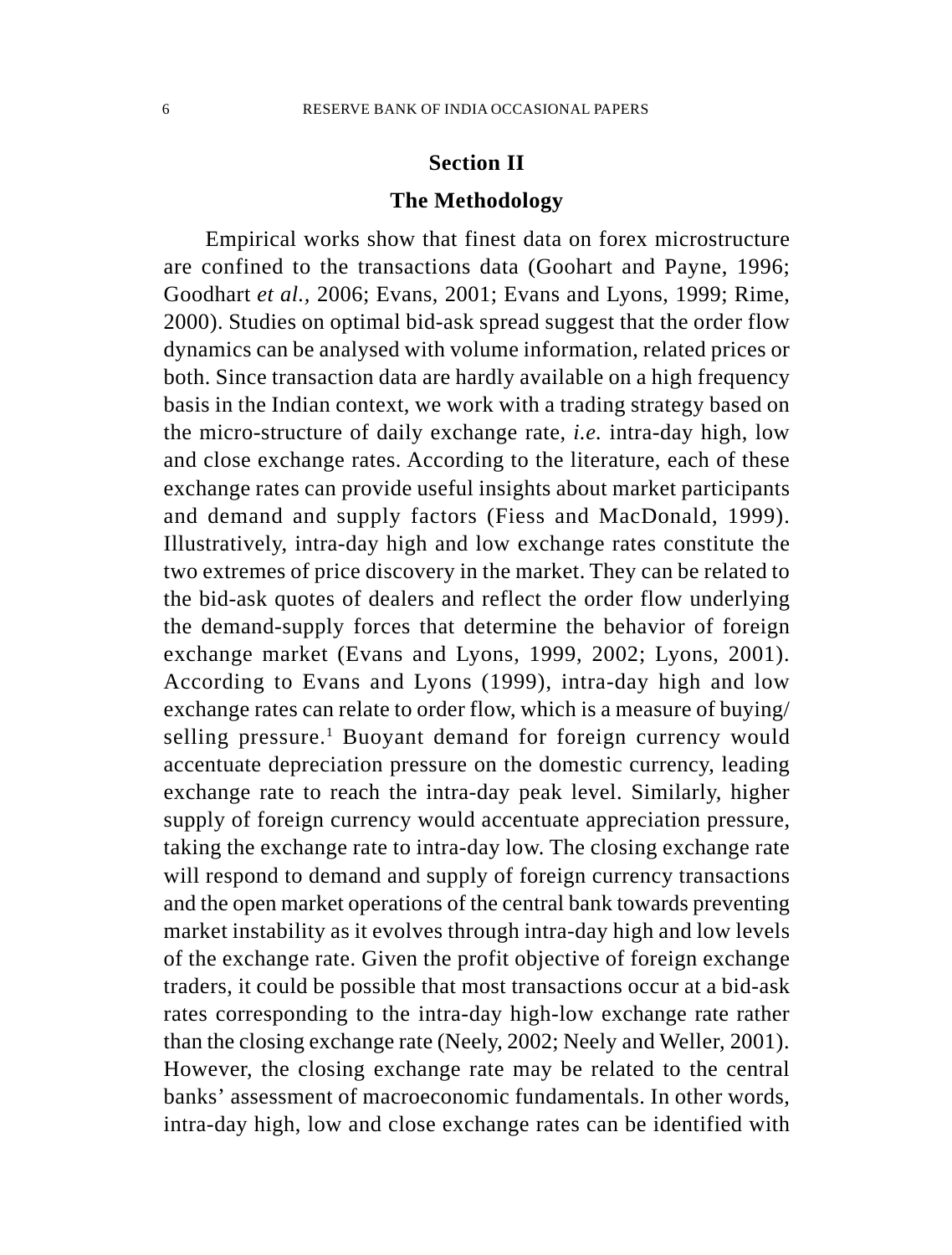the three types of economic forces: demand, supply and policy actions. Accordingly, investors would form expectations about the subsequent demand and supply conditions and price discovery process in the foreign exchange market based on the available information. Investors would devise suitable trading strategies, which may exclusively rely on historical information on the closing exchange rate or in a dynamic setting, on the past information on all the three exchange rates *i.e.,* intra-day high, low and close.

The empirical models encompass a mix of the parametric trading and fundamentals within the framework of VECM (Bask and Fidrmuc, 2006; Fiess and MacDonald, 1999, 2002). The parametric trading rule encompasses intra-day exchange rates as endogenous variables in the VECM for characterizing the long-run trajectory of the exchange rate (Feiss and MacDonald, 1999). The closing exchange rate  $(E_c)$  is related to the expected high  $(E_u)$  and low  $(E_t)$  exchange rates through a parametric rule trading signal  $\mu$  as below.

$$
\mu = \frac{E_c - E_L}{E_H - E_L}
$$
\n(2.1)

In linear form, the trading rule in 2.1 can be specified as:

$$
E_c = \mu E_H + (1 - \mu) E_L \tag{2.1a}
$$

The trading rule specified in equation 2.1a entails that the closing exchange rate is a weighted average of expected high and low exchange rates. Expected high and low exchange rates can be defined as the local maximum and the local minimum over the past values of intra-day high and low exchange rates over 'k' period as:

$$
E_H = \max (e_H, k)
$$

$$
E_L = \min (e_L, k)
$$

For  $\mu$ =1, the closing exchange rate equals to the intra-day high exchange rate, implying that the foreign exchange market favours a depreciation trend in the exchange rate over longer horizon. On the other hand, for  $\mu=0$ , the closing exchange rate equals to the intraday low exchange rate; implying that the market favours exchange rate appreciation. Since equation 2.1a characterizes a long-run path associating three variables,  $E_c$ ,  $E_H$ ,  $E_L$ , the parameter  $\mu$  can be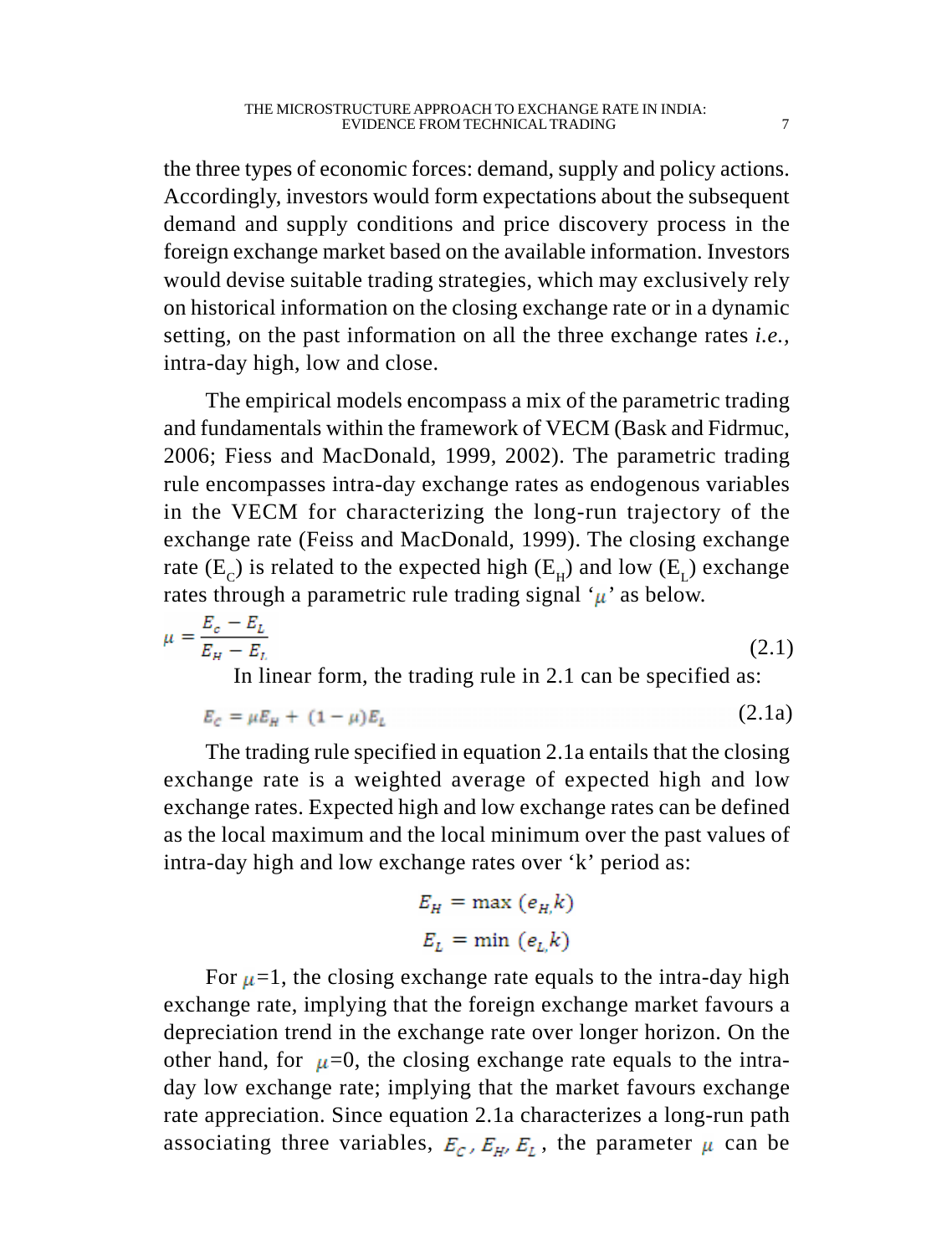estimated using a suitable model. Given this long-run path, the variables can also exhibit simultaneous relationship in the short-run. Moreover, the variables can exhibit non-stationary trend. Thus, we follow the co-integration approach.

Given a single co-integrating vector, the co-integrating path can be identified without any restriction on the long-run coefficients, excepting the normalized restriction. However, in the presence of more than one co-integrating relationships among the variables, the empirical model would need further identification. In our case, for three exchange rate variables, there can be a maximum of two cointegrating relationships. One co-integrating path can be related to equation 2.1a:

$$
E_c = \beta_{c,H} E_H + \beta_{c,L} E_L \tag{2.2}
$$

The second co-integrating vector can be identified against high or low exchange rate. Fiess and MacDonald (1999, 2002) suggest that the second long-run vector can characterize bid-ask price relationship in the foreign exchange market and take the following form:

$$
E_H = \beta_{H,L} E_L + \alpha \tag{2.3}
$$

Together, these two co-integration vectors constitute an exactly identified system as they involve two restrictions (other than the normalized restrictions): (i)  $\beta_{CL} = 1 - \beta_{CH}$  in equation 2.2 and (ii) the zero restriction on the parameter ( $\beta_{H,C}$ ) for the long-run response of bid-ask price relationship with respect to the closing exchange rate in equation 2.3. In order to examine whether the bid-ask spread can be assumed constant in the long-run, the co-integration model can be put to over-identification test as to whether the parameter  $\beta_{HL}$ equals unity.

Apart from the micro structure of exchange rate, we also include the relevant macroeconomic variables for which high frequency data are available. These include liquidity, foreign interest rate, and asset return as exogenous variables affecting the short-run dynamics of exchange rate in the VECM. The liquidity variable is defined as the spread of inter-bank call money rate over the repo rate. The foreign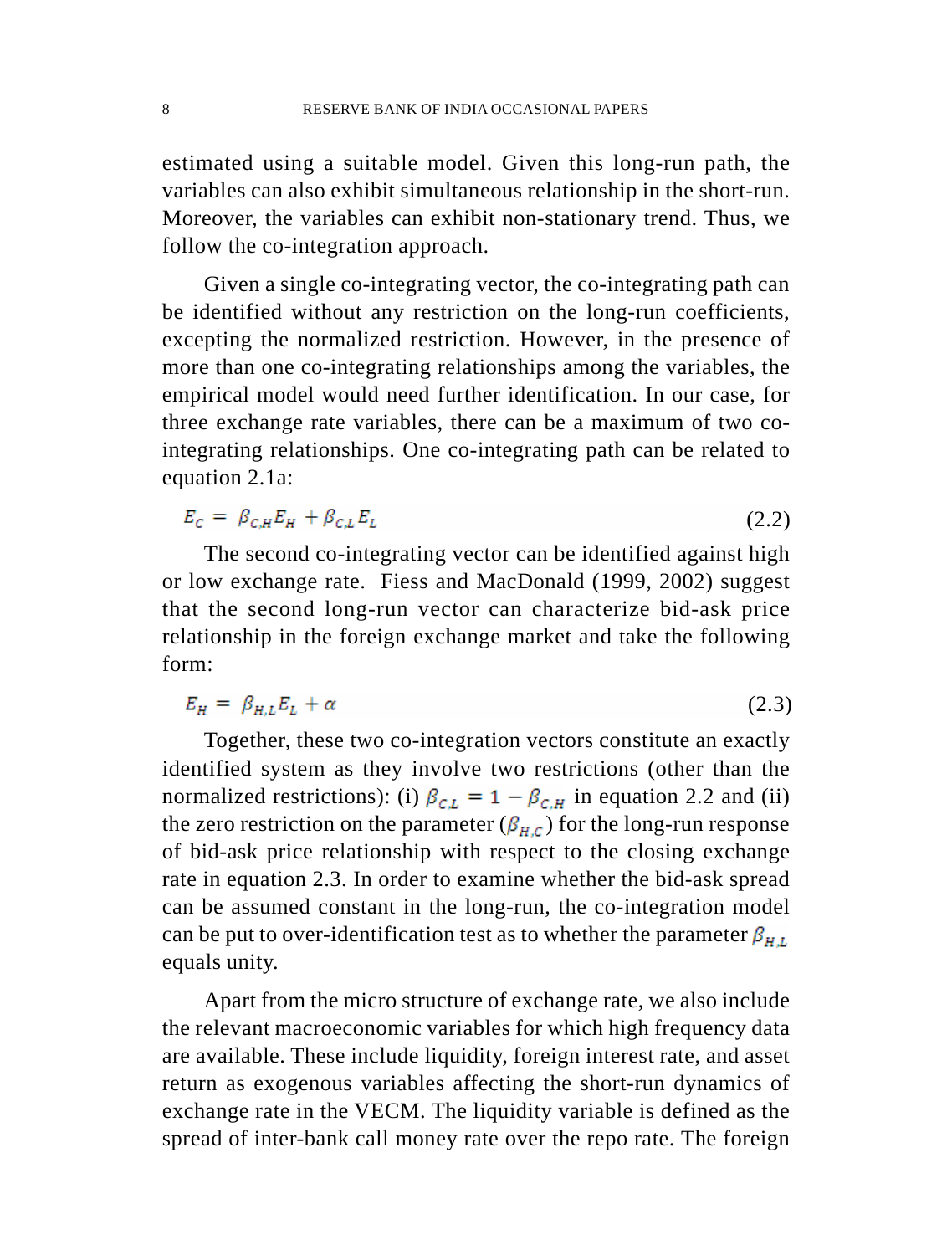interest rate is represented by changes in the US federal funds rate, to account for the changing external financial environment. Asset market development is characterized through the stock return. We use daily for the period April 1995 to September 2007.

# **Section III**

# **Empirical Analysis**

The Augmented Dicxey - Fuller (ADF) unit root tests of intraday high, low and closing exchange rates suggest that these variables are non-stationary in logarithm-levels but stationary in the first difference (Table 1). In the first difference form, these exchange rate series show statistically significant contemporaneous correlation among themselves.

The closing exchange rate series has more or less similar correlation with the high and the low exchange rates (Table 2). The sample mean of daily variation in the three exchange rate series is more or less similar. However, these indicators can be different from

| <b>Variables</b>               | <b>ADF</b> Stat             |      | <b>Probability Critical Value</b><br>(5 per cent<br>level) | Lag Order<br>(SIC) |
|--------------------------------|-----------------------------|------|------------------------------------------------------------|--------------------|
| Logarithm Transformed          | With Intercept              |      |                                                            |                    |
| $\mathbf{E}_{\rm c}$           | $-2.33$                     | 0.16 | $-2.86$                                                    | 5                  |
| $\mathbf{E}_{_{\text{H}}}$     | $-2.36$                     | 0.15 | $-2.86$                                                    |                    |
| $\mathbf{E}_{\text{\tiny L}}$  | $-2.50$                     | 0.12 | $-2.86$                                                    | 0                  |
|                                | With Intercept<br>and Trend |      |                                                            |                    |
| $E_{c}$                        | $-0.40$                     | 0.99 | $-3.41$                                                    | 5                  |
| $E_{\rm H}$                    | $-0.33$                     | 0.99 | $-3.41$                                                    | 4                  |
| $E_{\rm L}$                    | $-0.18$                     | 0.99 | $-3.41$                                                    | $\Omega$           |
| <b>First Difference Series</b> | With Intercept              |      |                                                            |                    |
| $\Delta E_c$                   | $-19.55$                    | 0.00 | $-2.86$                                                    | 4                  |
| $\Delta E_{_{\rm H}}$          | $-24.02$                    | 0.00 | $-2.86$                                                    | 3                  |
| $\Delta E_{\rm L}$             | $-50.09$                    | 0.00 | $-2.86$                                                    | $\Omega$           |

**Table 1: Unit Root Test of Exchange Rate**

SIC: Schwartz Information Criterion.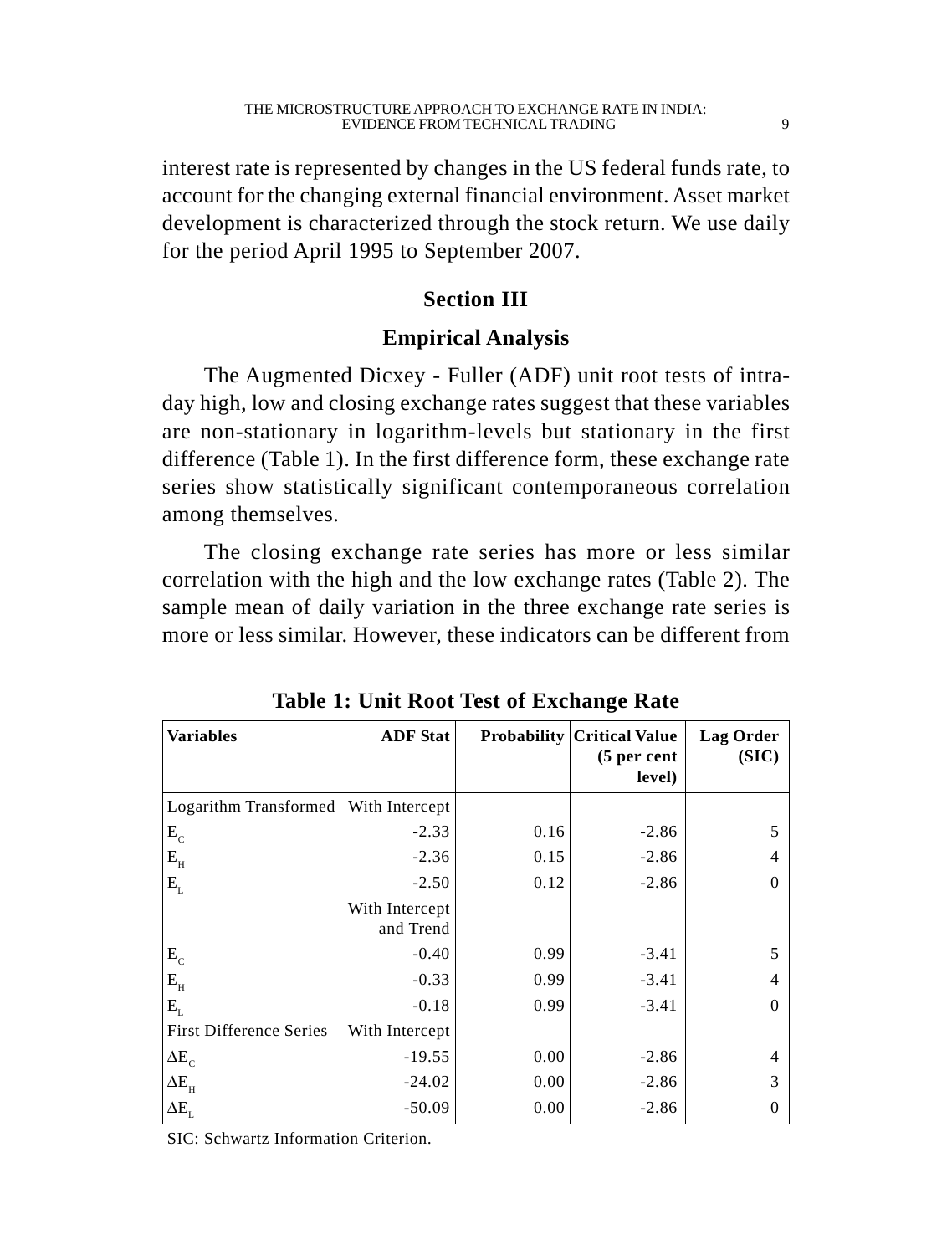|                       | $\Delta E_c$ | $\Delta E_{_{\rm H}}$ | $\Delta E_{1}$ |
|-----------------------|--------------|-----------------------|----------------|
| $\Delta E_{\rm c}$    | 1.00         | 0.61                  | 0.65           |
| $\Delta E_{_{\rm H}}$ | 0.61         | 1.00                  | 0.53           |
| $\Delta E_{\rm r}$    | 0.65         | 0.53                  | 1.00           |

# **Table 2: Correlation of Intra-day High, Low and Close Exchange Rates**

each other in terms of volatility as measured by the standard deviation (Table 3).

In line with the theoretical prediction, there are two co-integrating relationship among the trading strategy indicator and intra-day high and low exchange rates (Annex). Table 4 presents the estimated cointegrated relations based on the alternative VECM. The first cointegrating vector for Model 1 shows that the underlying trading strategy assigns more or less equal weight to the intra-day high and low exchange rates, respectively. In other words, in the long-run, the closing exchange rate can be the middle rate of intra-day high and low exchange rates. The second vector, which is identified against the intra-day high exchange rate, has the coefficient of intra-day low exchange rate closer to unity. This implies that the high and the low exchange rates share a long-run bid-ask spread relationship. The cointegrating relations are almost similar in Model 2 when the 5-day maximum and minimum of high and low exchange rates, respectively, are used. For Model 3 and Model 4, which take into account 22-day and 60-day maximum and minimum of intra-day high and low

|  |  | Table 3: Statistical Properties of Exchange Rates |  |  |
|--|--|---------------------------------------------------|--|--|
|--|--|---------------------------------------------------|--|--|

|                           | $\Delta E_c$ | $\Delta E_{_{\rm H}}$ |         |
|---------------------------|--------------|-----------------------|---------|
| Mean                      | 1.248        | 1.263                 | 1.250   |
| <b>Standard Deviation</b> | 55.81        | 61.21                 | 58.05   |
| Skewness                  | $-1.10$      | 1.20                  | $-1.33$ |
| Kurtosis                  | 37.03        | 22.60                 | 31.88   |

**(Annualised Variation in Daily Exchange Rate in Per cent)**

**Note:** Daily annualized variation in exchange rate is defined as first difference of logarithm transformed exchange rate multiplied by 100 and 250 (*i.e.,* number of trading days in a year)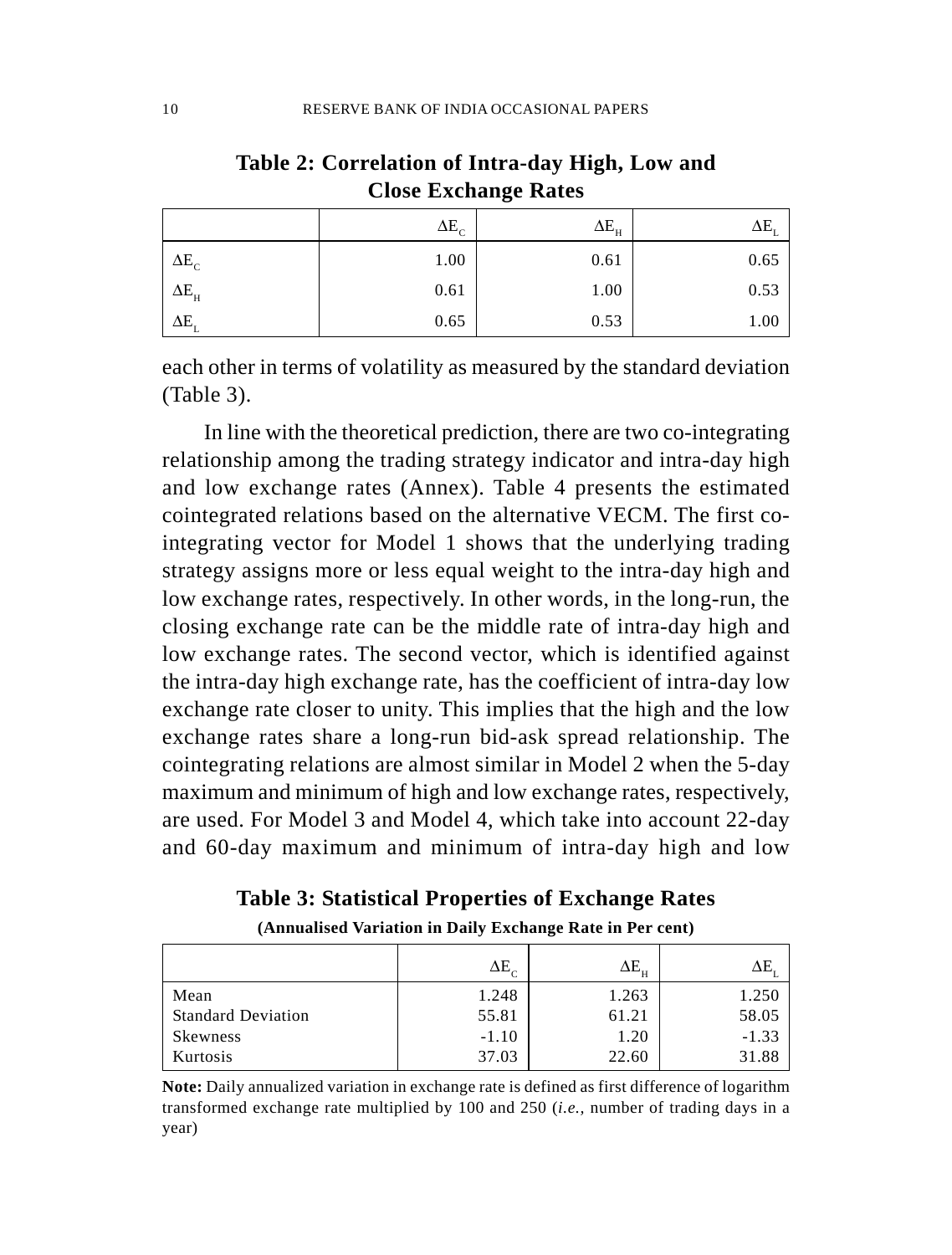| Model 1 $(E_c, E_H, E_t)$                  |                                  | Model 3 (E <sub>c</sub> , $E_H^{22}$ , $E_L^{22}$ ) |                                                     |                                  |                                  |
|--------------------------------------------|----------------------------------|-----------------------------------------------------|-----------------------------------------------------|----------------------------------|----------------------------------|
| <b>Variables</b><br>(coefficients)         | $Co-$<br>integrating<br>Vector 1 | $Co-$<br>integrating<br>Vector 2                    | <b>Variables</b><br>(coefficients)                  | $Co-$<br>integrating<br>Vector 1 | $Co-$<br>integrating<br>Vector 2 |
| 1                                          | $\overline{c}$                   | 3                                                   | $\overline{4}$                                      | 5                                | 6                                |
| $E_c$ ( $\beta$ 1)                         | $-1.0000$                        | 0.0000                                              | $E_c$ ( $\beta$ 1)                                  | $-1.0000$                        | 0.0000                           |
| $E_{H}(\beta 2)$                           | 0.4805                           | $-1.0000$                                           | $E_{\rm H}(\beta 2)$                                | 0.3888                           | $-1.0000$                        |
|                                            | (0.0088)                         |                                                     |                                                     | (0.0129)                         |                                  |
| $E_{L}(\beta 3)$                           | 0.5195                           | 0.9980                                              | $E_{r}$ ( $\beta$ 3)                                | 0.6112                           | 0.9810                           |
|                                            | (0.0088)                         | (0.0012)                                            |                                                     | (0.0129)                         | (0.0125)                         |
| Intercept $(\beta 4)$                      | 0.0000                           | 0.0099                                              | Intercept $(\beta 4)$                               | 0.0018                           | 0.0863                           |
| χ2 Statistic<br>(H0: $\beta$ 2= $\beta$ 3) | 0.06(0.81)                       |                                                     | $\chi$ 2 Statistic<br>(H0: $\beta$ 2= $\beta$ 3)    | 1.49(0.22)                       |                                  |
| χ2 Statistic<br>(H0: $\beta$ 3=1)          |                                  | 2.72(0.26)                                          | $\chi$ 2 Statistic<br>(H0: $\beta$ 3=1)             |                                  | 2.23(0.33)                       |
| Model 2 $(E_c,$                            | $E_H^{\,5}$<br>$E_L^5$           |                                                     | Model 4 (E <sub>C</sub> , $E_H^{60}$ , $E_L^{60}$ ) |                                  |                                  |
| $E_c$ ( $\beta$ 1)                         | $-1.0000$                        | 0.0000                                              | $E_c$ ( $\beta$ 1)                                  | $-1.0000$                        | 0.0000                           |
| $E_{H}(\beta 2)$                           | 0.4695                           | $-1.0000$                                           | $E_{H}(\beta 2)$                                    | 0.4298                           | $-1.0000$                        |
|                                            | (0.0078)                         |                                                     |                                                     | (0.0314)                         |                                  |
| $E_{L}(\beta 3)$                           | 0.5305                           | 0.9941                                              | $E_{L}(\beta 3)$                                    | 0.5702                           | 0.9592                           |
|                                            | (0.0078)                         | (0.0038)                                            |                                                     | (0.0314)                         | $-0.0315$                        |
| Intercept $(b4)$                           | 0.0002                           | 0.0283                                              | Intercept $(b4)$                                    | 0.0030                           | 0.1816                           |
| $\chi$ 2 Statistic<br>(H0: β2=β3)          | 0.17(0.68)                       |                                                     | $\chi$ 2 Statistic<br>(H0: β2=β3)                   | 0.15(0.69)                       |                                  |
| $\chi$ 2 Statistic<br>(H0: $\beta$ 3=1)    |                                  | 2.23(0.33)                                          | $\chi$ 2 Statistic<br>$(H0:\beta3=1)$               |                                  | 1.53(0.47)                       |

# **Table 4 : Parametric Trading Strategy: Co-integration of Intra-day High, Low and Close Exchange Rates**

**Note:** Figures in parentheses indicate asymptotic standard error of the coefficients

 $E_c$ ,  $E_H$  and  $E_L$  are intra-day close, high and low exchange rates transformed into natural logarithm scale.

,  $E_{H}^{22}$ ,  $E_{H}^{\text{ov}}$ , are the maximum values of intra-day high exchange rates over 5day, 22-day and 60-day period, respectively.

,  $E_L^{22}$ ,  $E_L^{\text{p}}$ , are the minimum values of intra-day low exchange rates over 5-day, 14-day and 60-day period, respectively.

exchange rates, respectively, the intra-day close exchange rate shows higher response to the intra-day low exchange rate than the intra-day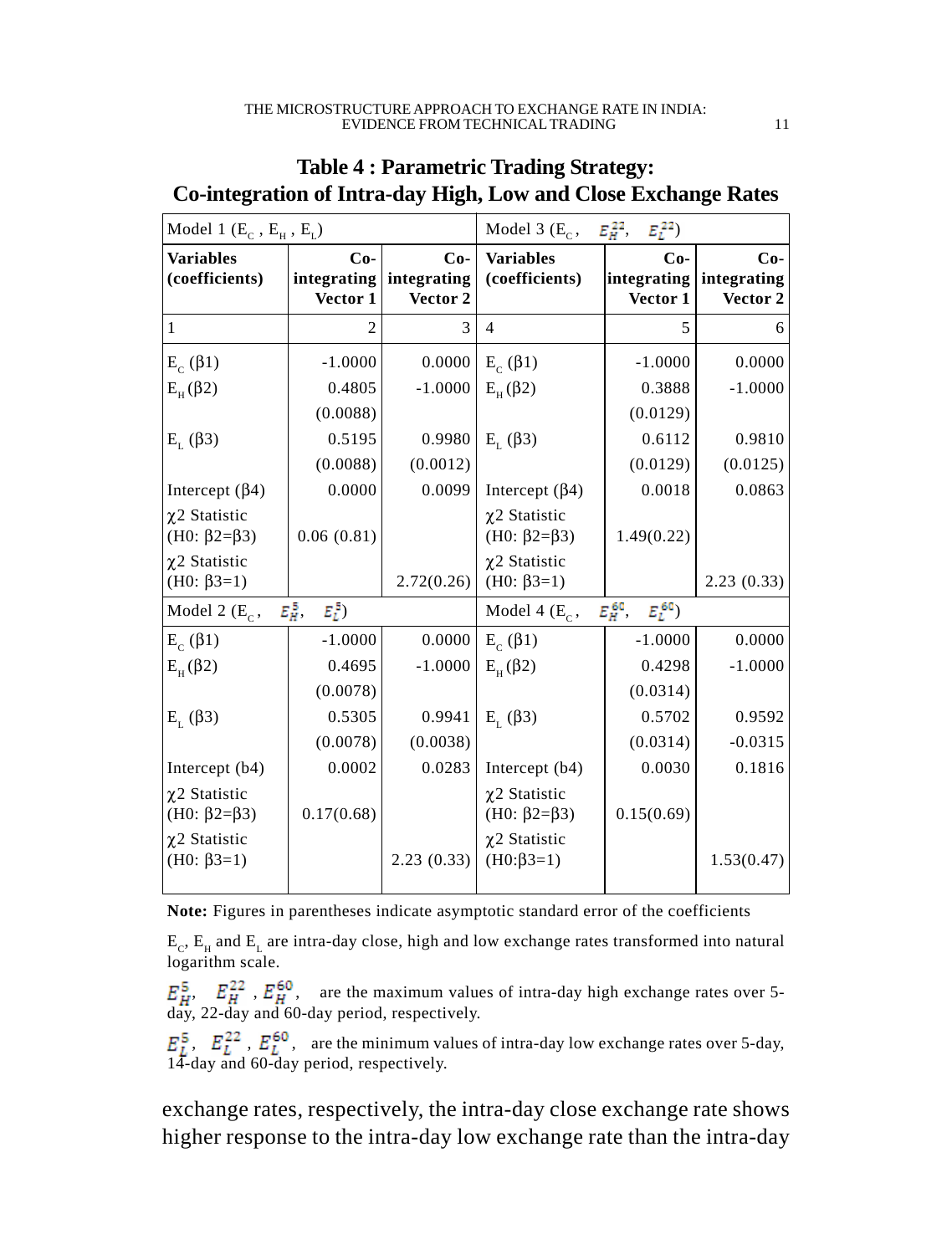high exchange rate. The symmetric response of the close exchange rate to high and low exchange rates was not statistically rejected as suggested by chi-square test. Thus, the VECM model suggests two key characteristics of exchange rate dynamics. First, the closing exchange rate can have similar long-run response to intra-day high and low exchange rate or to the underlying demand and supply shocks affecting the foreign exchange market. Second, market participants may be guided by a long-run average bid-ask spread.

# *Short-run Adjustment Process in the VECM*

The estimated error correction equations for alternative VECM corresponding to different local maximum of intra-day high and local minimum of intra-day low exchange rate show differential adjustment of high and low exchange rate to shocks to the two co-integrating vectors; the first co-integrating vector characterizing the trading strategy and the second co-integrating vector characterizing excess demand or bid-ask spread (Table 5). Intra-day high and low exchange rate exhibit substantial short-run adjustment to trading strategy when

|                           | <b>Exchange Rates</b> |                    |              |  |
|---------------------------|-----------------------|--------------------|--------------|--|
|                           | $\Delta$ Ec           | $\Delta E_{\rm H}$ | $\Delta E_L$ |  |
| 5-day Window              |                       |                    |              |  |
| Co-integration Equation 1 | $-0.03$               | $-0.45$            | $-0.38$      |  |
|                           | $(-0.46)$             | $(-10.10)$         | $(-10.31)$   |  |
| Co-integration Equation 2 | 0.01                  | 0.05               | $-0.06$      |  |
|                           | (0.94)                | (8.29)             | $(-11.44)$   |  |
| 22-day Window             |                       |                    |              |  |
| Co-integration Equation 1 | 0.05                  | $-0.08$            | $-0.10$      |  |
|                           | (2.29)                | $(-4.96)$          | $(-8.43)$    |  |
| Co-integration Equation 2 | 0.00                  | 0.01               | $-0.01$      |  |
|                           | $(-0.53)$             | (4.83)             | $(-7.77)$    |  |
| 60-day Window             |                       |                    |              |  |
| Co-integration Equation 1 | $-0.01$               | $-0.03$            | $-0.02$      |  |
|                           | $(-2.60)$             | $(-8.66)$          | $(-8.49)$    |  |
| Co-integration Equation 2 | 0.00                  | 0.01               | $-0.01$      |  |
|                           | $(-0.87)$             | (4.09)             | $(-5.70)$    |  |

# **Table 5: Short-run Adjustment of Exchange Rates (Coefficient of Error Correction Terms)**

Figures in bracket indicate 't' statistic.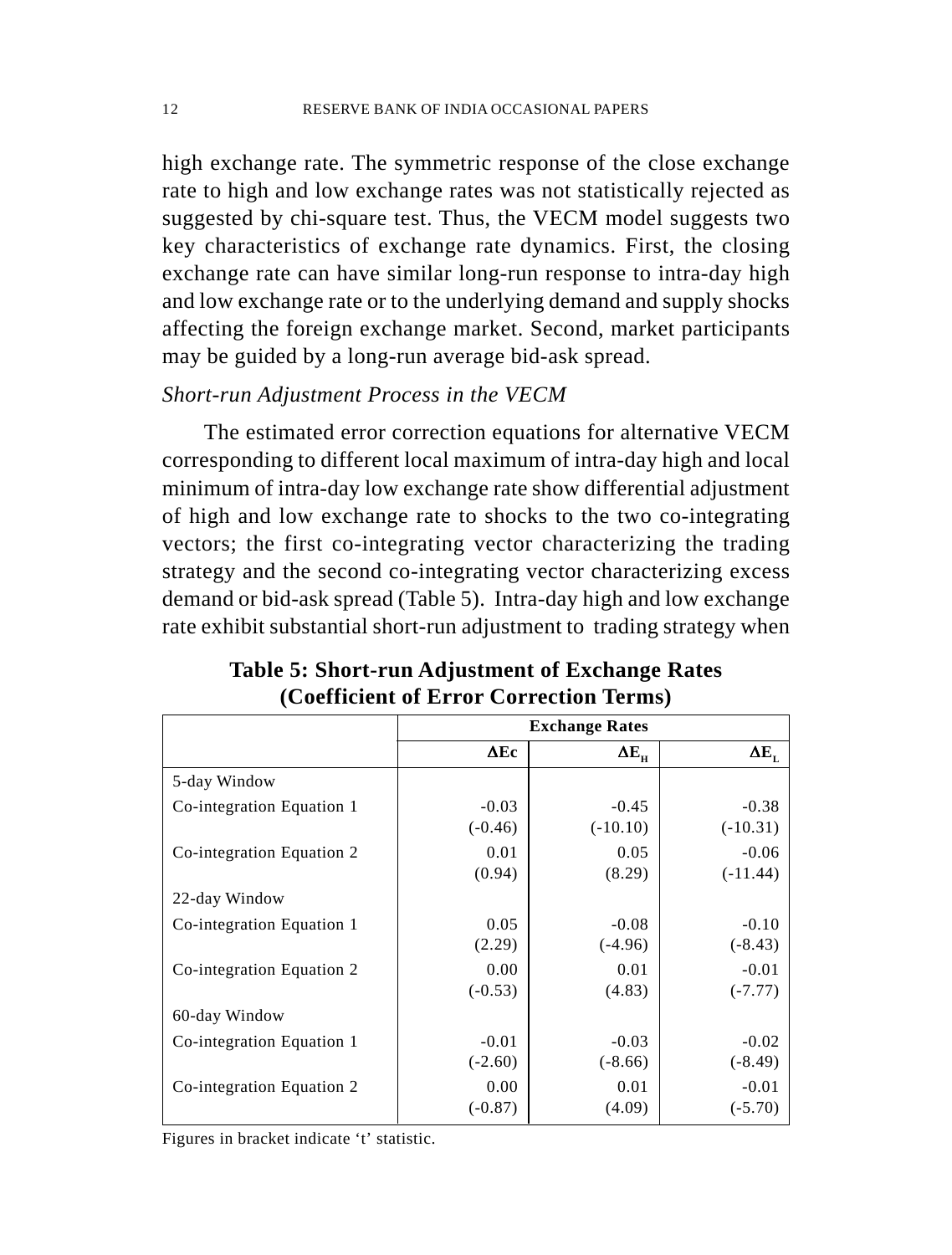the trading rule model involves a short-horizon of 5-day local maximum and local minimum of high and low exchange rate, respectively. In this model, excess demand shock in the foreign exchange market, has significant short-run impact on high and low exchange rate with appropriate sign condition. However, for the trading strategy which involves relatively longer horizon local maximum and local minimum of high and low exchange rate, shortrun adjustment of exchange rates to trading strategy and excess demand shock appear sluggish.

# *Impact of Fundamentals*

The parametric trading VECM also reveal some interesting insights of the role of domestic liquidity, foreign interest rate and asset markets on the exchange rate dynamics (Table 6). First, in the error correction equations for the exchange rate variables, the spread of call money rate over the repo rate, reflecting domestic liquidity condition, showed statistically significant inverse relationship with intra-day close and low exchange rate but statistically insignificant positive effect on intra-day high exchange rate. This implies that domestic liquidity induced changes in interest rate can affect demand side factors but not supply side factors in the foreign exchange market. Second, the external financial environment reflecting the change in the US federal funds rate (with a lag of 5-day) could have statistically significant positive impact only on the intra-day high exchange rate. This could be attributable to the linkage between foreign interest rate and capital flows.<sup>3</sup> However, positive impact of higher foreign interest rate on intra-day high exchange rate of Indian rupee with respect to the US dollar does not culminate in to a similar impact on intra-day close exchange rate. Third, an increase in the return on equity market, which reflects the impact of foreign capital flows, mainly through the foreign institutional investors, showed significant inverse relationship with all the three intra-day high, low and close exchange rates. This finding is in line with macroeconomic models, which emphasize the key role of capital flows in the floating exchange rate regime.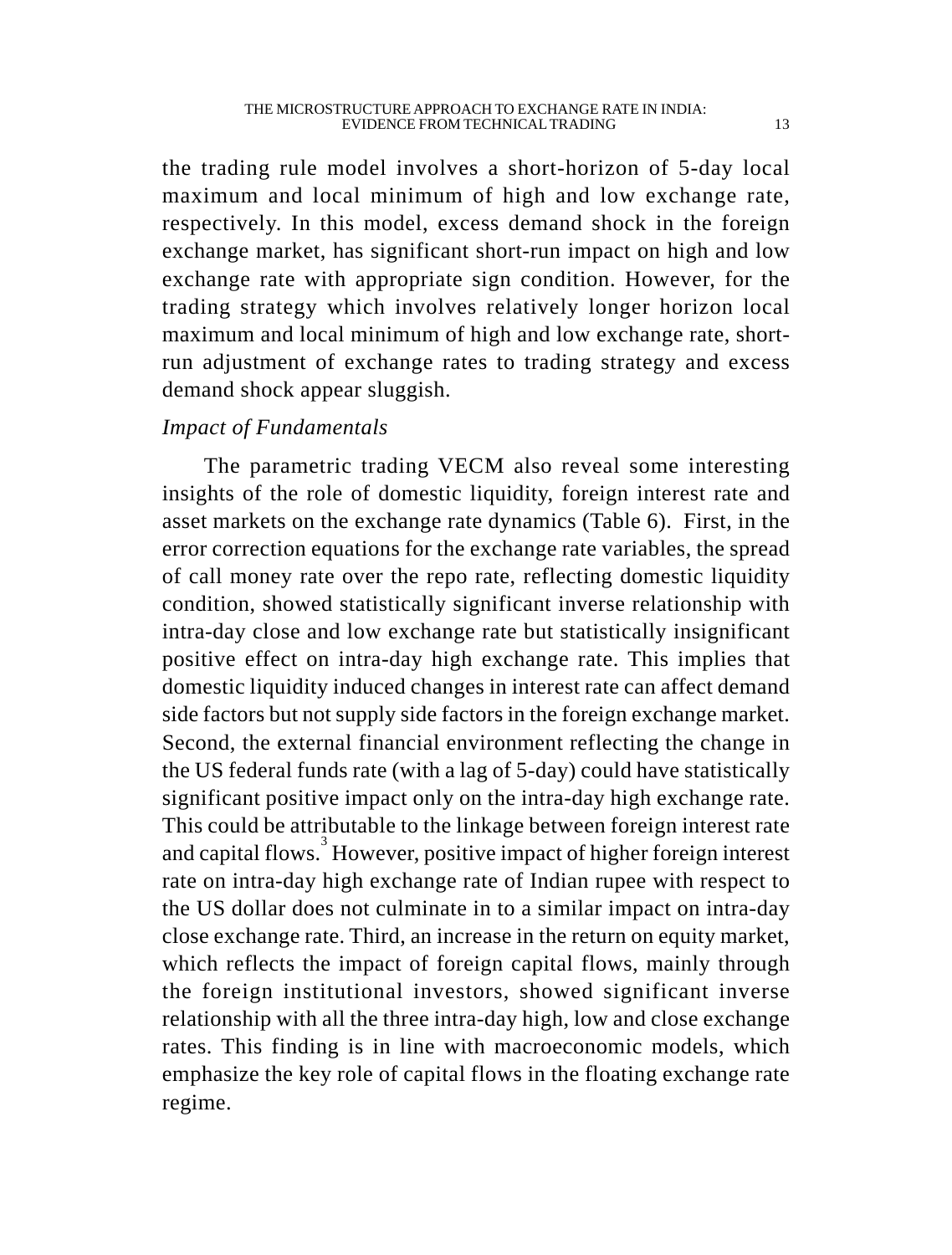## *Variance Decomposition Analysis*

The variance decomposition analysis reveals key features of exchange rate dynamics. First, with respect to the ordering sequence of close, high and low exchange rates, the shock to close exchange rate explained most of the variation in high and low exchange rates. However, for alternate ordering of high, low, and close exchange rate, the variation in intra-day high exchange rate accounted for a major

| <b>Models</b>       | <b>Exchange Rates</b> |                       |                |  |
|---------------------|-----------------------|-----------------------|----------------|--|
|                     | $\Delta$ Ec           | $\Delta E_{_{\rm H}}$ | $\Delta E_{L}$ |  |
| Model 2             |                       |                       |                |  |
| <b>Fundamentals</b> |                       |                       |                |  |
| <b>SCMR</b>         | $-0.00608$            | 0.000796              | $-0.00239$     |  |
|                     | $(-6.12)$             | (1.05)                | $(-3.79)$      |  |
| $\Delta$ FFR(5)     | 0.07730               | 0.19150               | 0.03400        |  |
|                     | (0.87)                | (2.81)                | (0.61)         |  |
| <b>BSER</b>         | $-3.19460$            | $-3.08070$            | $-0.43850$     |  |
|                     | $(-3.78)$             | $(-4.78)$             | $(-0.81)$      |  |
| Model 3             |                       |                       |                |  |
| <b>SCMR</b>         | $-0.0062$             | 0.000588              | $-0.00121$     |  |
|                     | $(-6.33)$             | (0.82)                | $(-2.26)$      |  |
| $\Delta$ FFR(5)     | 0.0524                | 0.1578                | $-0.0147$      |  |
|                     | (0.59)                | 2.46                  | $(-0.31)$      |  |
| <b>BSER</b>         | $-3.0565$             | $-2.4756$             | 0.0435         |  |
|                     | $(-3.63)$             | $(-4.03)$             | (0.09)         |  |
| Model 4             |                       |                       |                |  |
| <b>SCMR</b>         | $-0.00629$            | 0.00087               | $-0.00121$     |  |
|                     | $(-6.34)$             | (1.27)                | $(-2.23)$      |  |
| $\Delta$ FFR(5)     | 0.0593                | 0.1709                | $-0.0268$      |  |
|                     | (0.68)                | (2.83)                | (0.56)         |  |
| <b>BSER</b>         | $-2.7641$             | $-2.0801$             | $-0.1907$      |  |
|                     | $(-3.31)$             | $(-3.61)$             | $(-0.41)$      |  |

**Table 6: Impact of Select Macroeconomic Variables on Exchange Rate in the Trading Strategy Models**

 $SCMR = S$  of call money rate over the repo rate DFFR (5) = changes in the US federal funds rate with a lag of 5 days, BSER = return on BSE SENSEX equity index.

**Note:** Model 2,3 and 4 correspond to trading strategy defined over 5-day, 22-day, and 60-day local maximum and minimum of intra-day high and low exchange rates, respectively.

Figures in bracket indicate 't' statistic.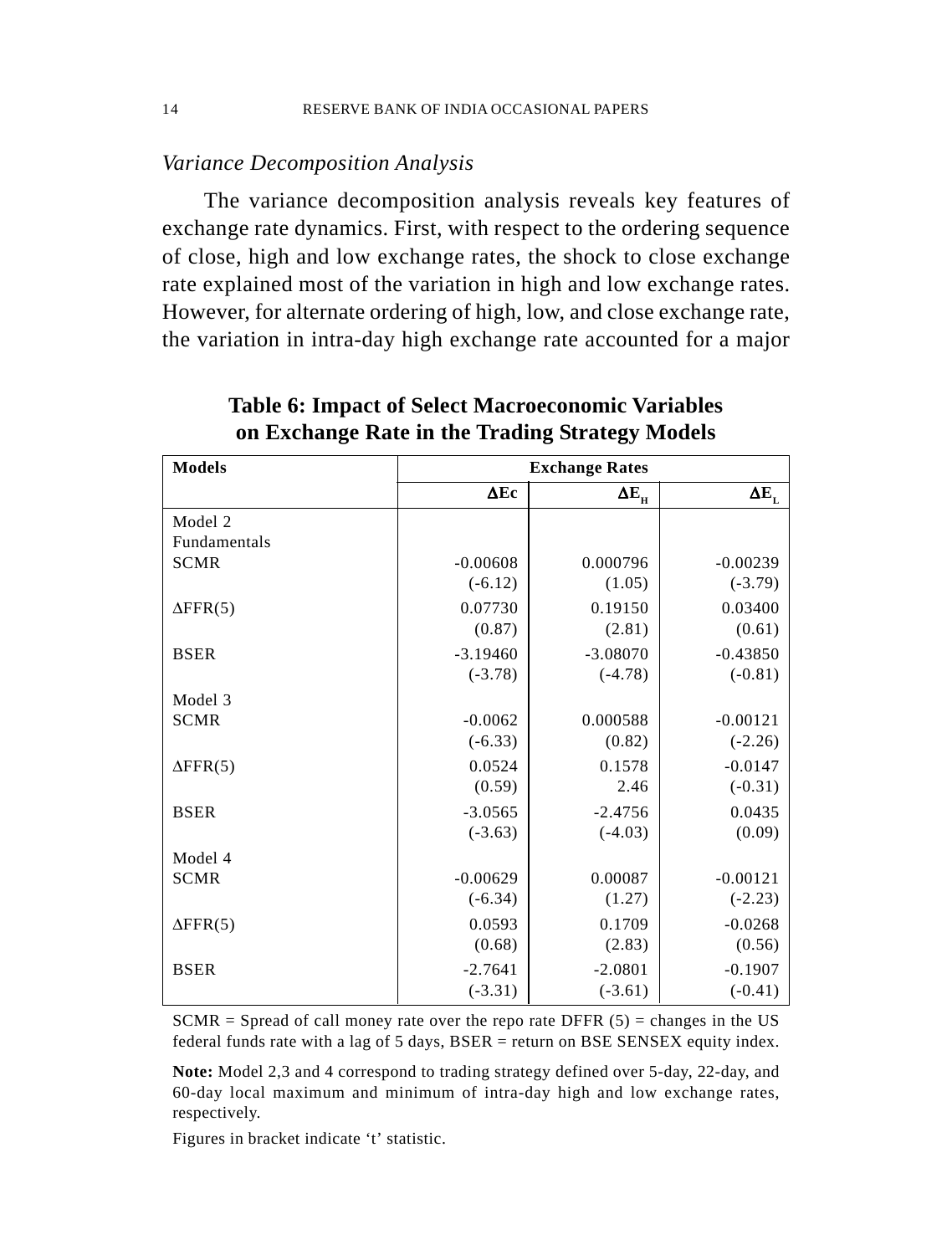share (about 50 per cent) of variation in the closing exchange rate. The impact of intra-day low exchange rate on the closing exchange rate could be much lower than that of intra-day high exchange rate. This type of short-run adjustment in exchange rate could be reflection of the preference to depreciation pressure than the appreciating pressure.

# **Section IV**

## **Conclusion**

This study explored whether technical trading strategies can be useful in explaining the movement in short-term exchange rate in India. The key findings are as follws. First, the interdependence of intra-day high, low and close exchange rates encompassing trading strategies, associated with the demand and supply conditions in foreign exchange market exists. Second, the close exchange rate can have symmetric long-run response to intra-day high and low exchange rates. Third, trading strategy models coupled with macroeconomic fundamentals are useful for ascertaining the impact of a particular macroeconomic shock on the demand or supply conditions. The domestic liquidity shock can significantly influence the intra-day low and close exchange rate but not the intra-day high exchange rate. A rise in foreign interest rate may affect intra-day high but not the low and close exchange rates. Stock return can affect all the three components of exchange rate, *i.e.,* intra-day high, low and close. Thus, trading signals characterizing the underlying demand and supply conditions and their likely influence on investors in the foreign exchange market can be ascertained by using the past history of intraday exchange rates. From a policy perspective, these aspects of the microstructure of exchange rate contain useful information for exchange rate management.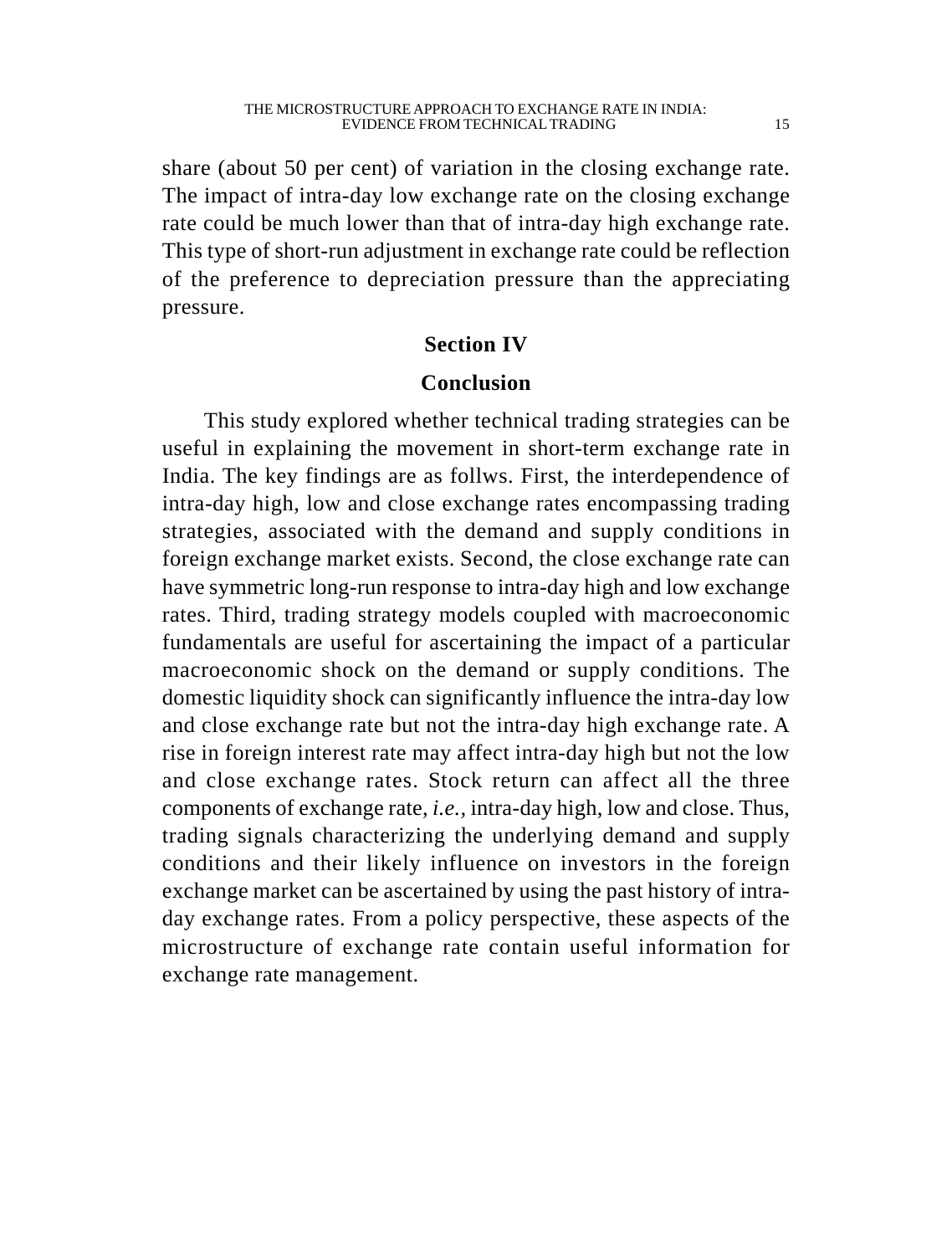| Null Hypothesis/                                    | Trace     | Critical      | Level of     |
|-----------------------------------------------------|-----------|---------------|--------------|
| No. of Cointegrating Relations                      | Statistic | Value $(5\%)$ | Significance |
| Model 1 $(E_c, E_H, E_L)$                           |           |               |              |
| Cointegration Rank Test (Trace)                     |           |               |              |
| None                                                | 476.67    | 29.80         | 0.00         |
| At most 1                                           | 218.71    | 15.49         | 0.00         |
| At most 2                                           | 1.23      | 3.84          | 0.27         |
| <b>Cointegration Rank Test</b>                      |           |               |              |
| (Maximum Eigen value)                               |           |               |              |
| None                                                | 257.96    | 21.13         | 0.00         |
| At most 1                                           | 217.49    | 14.26         | 0.00         |
| At most 2                                           | 1.23      | 3.84          | 0.27         |
| Model 2 ( $E_c$ , $E_f^5$ , $E_L^5$ )               |           |               |              |
| <b>Unrestricted Cointegration Rank Test (Trace)</b> |           |               |              |
| None                                                | 467.42    | 29.80         | 0.00         |
| At most 1                                           | 189.75    | 15.49         | 0.00         |
| At most 2                                           | 1.06      | 3.84          | 0.30         |
| <b>Unrestricted Cointegration Rank Test</b>         |           |               |              |
| (Maximum Eigen value)                               |           |               |              |
| None                                                | 277.67    | 21.13         | 0.00         |
| At most 1                                           | 188.70    | 14.26         | 0.00         |
| At most 2                                           | 1.06      | 3.84          | 0.30         |
| Model 3 ( $E_C$ , $E_H^{22}, E_L^{22}$ )            |           |               |              |
| Unrestricted Cointegration Rank Test (Trace)        |           |               |              |
| None                                                | 211.43    | 29.80         | 0.00         |
| At most 1                                           | 71.38     | 15.49         | 0.00         |
| At most 2                                           | 1.20      | 3.84          | 0.27         |
| <b>Unrestricted Cointegration Rank Test</b>         |           |               |              |
| (Maximum Eigen value)                               |           |               |              |
| None                                                | 140.06    | 21.13         | 0.00         |
| At most 1                                           | 70.18     | 14.26         | 0.00         |
| At most 2                                           | 1.20      | 3.84          | 0.27         |
| Model 4 ( $E_C$ , $E_H^{60}$ , $E_L^{60}$ )         |           |               |              |
| <b>Unrestricted Cointegration Rank Test (Trace)</b> |           |               |              |
| None                                                | 204.78    | 29.80         | 0.00         |
| At most 1                                           | 51.96     | 15.49         | 0.00         |
| At most 2                                           | 2.05      | 3.84          | 0.15         |
| <b>Unrestricted Cointegration Rank Test</b>         |           |               |              |
| (Maximum Eigen value)                               |           |               |              |
| None                                                | 152.82    | 21.13         | 0.00         |
| At most 1                                           | 49.91     | 14.26         | 0.00         |
| At most 2                                           | 2.05      | 3.84          | 0.15         |

**Annex: Cointegration Rank Test: Johansen's VECM**

 $E_c$   $E_H$ ,  $E_L$  are daily close, high and low exchange rates.  $E_H^{-5}$ ,  $E_H^{-22}$   $E_H^{-60}$  are the maximum of daily high exchange rate over 5-days, 22-days and 60-days, respectively. Similarly,  $E_L^5 E_L^2$  and  $E<sub>L</sub>$ <sup>60</sup> are the minimum of daily low exchange rate over 5-days, 22-days and 60-days, respectively.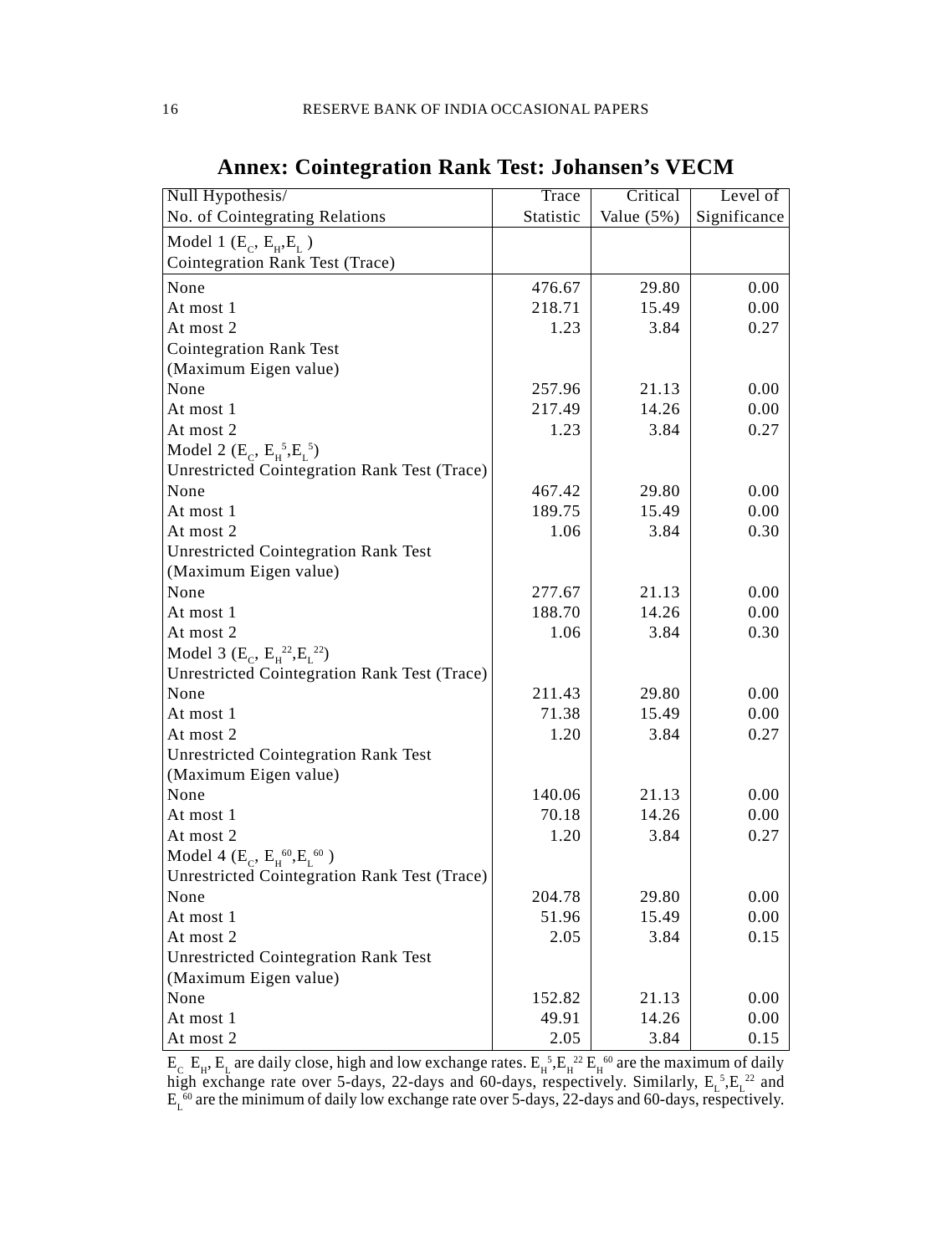#### **Note :**

- <sup>1</sup> The order flow is a measure of the net of buyer-initiated orders and seller initiated orders. In a dealer market such as the spot foreign exchange, it is the dealers who absorb this order flow, and they are compensated for doing so.
- <sup>2</sup> An increase in foreign interest rate would moderate capital flows, accentuate demand side relative to supply side factors in foreign exchange market and thus, exert upward (depreciation) pressure on exchange rate, which may be favorable for exports and economic activity.

# **References**

Alexander, S. S. (1961), 'Price Movements in Speculative Markets: Trends or Random Walks', *Industrial Management Review*, vol.2, 7-26.

Bhanumurthy, N.R. (2005), 'Microstructure in the Indian Foreign Exchange Rate', ICICI Research Centre.

Brock, W., Lakonishock, J. and LeBaron, B. (1992), 'Simple Technical Trading Rules and the Stochastic Properties of Stock Returns', *Journal of Finance*, vol. 47, 1731-1764.

Chang, P. H. K., and Osler, C. L. (1998), 'Methodical Madness: Technical Analysis and the Irrationality of Exchange Rate Forecasts', *Economic Journal,* vol. 109, 636-61.

Cheung, Y. W., Chinn, M.D. and Marsh, I. W. (2005), 'How Do UK-based Foreign Exchange Dealers Think Their Market Operates?', *International Journal of Finance and Economics,*9, 289-306.

Cheung, Y. W., and Wong, C. Y. P. (2000), 'A Survey of Market Practitioners' Views on Exchange Rate Dynamics', *Journal of International Economics*, vol. 51, 401-419.

Cootner, P. H. (1962), 'Stock Prices: Random vs. Systematic Changes', *Industrial Management Review*, vol. 3, 24-45.

Cornell, W. B., and Dietrich, J. K. (1978), 'The Efficiency of the Market for Foreign Exchange under Floating Exchange Rates', *Review of Economics and Statistics*, vol. 60, 111-120.

Curcio, R., Goodhart, C., Guillaume, D. and Payne, R. (1997), 'Do Technical Trading Rules Generate Profits? Conclusions from the Intra-day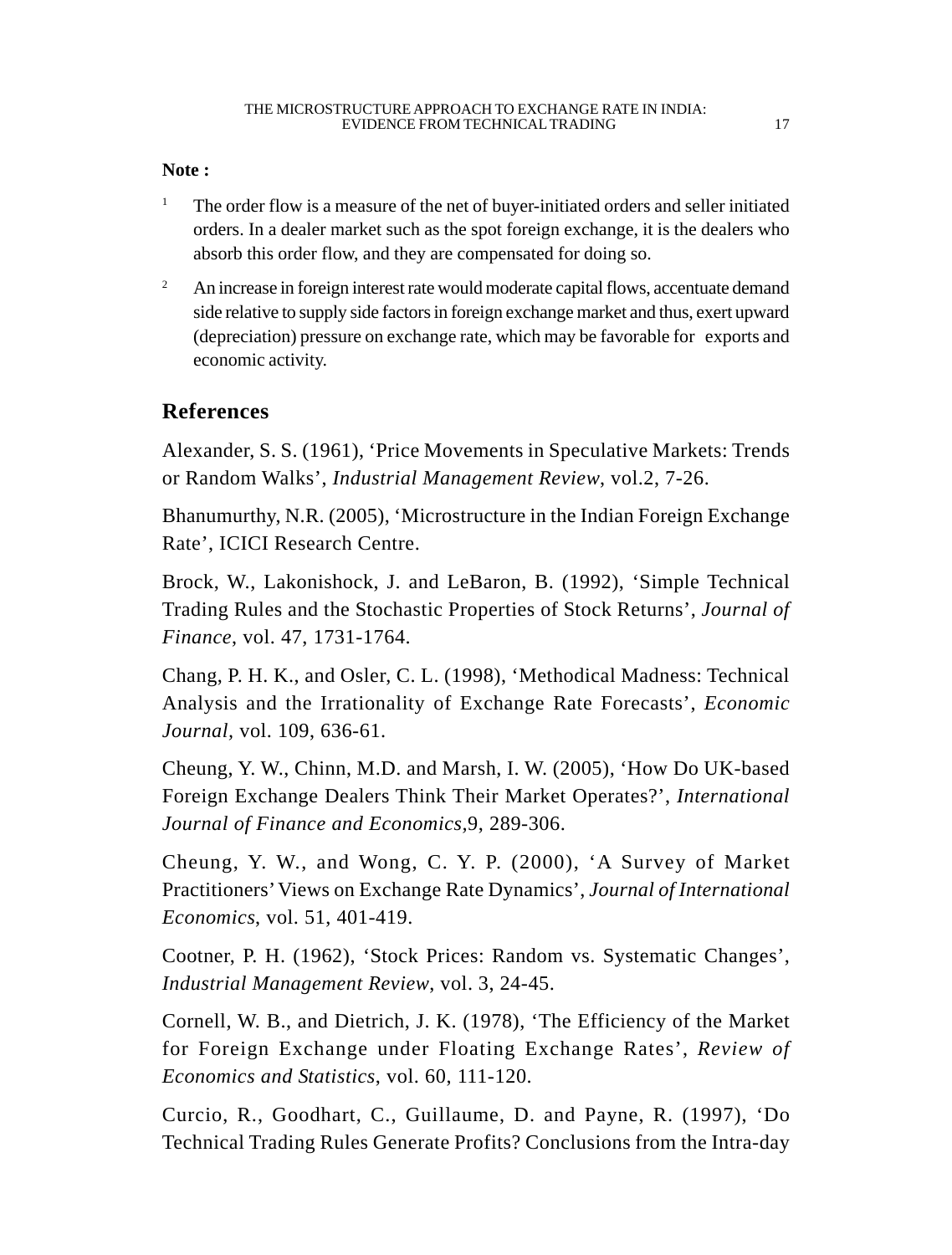Foreign Exchange Market', *International Journal of Finance and Economics*, vol.2, 267-280.

Dale, C., and Workman, R. (1980) , 'The Arc Sine Law and the Treasury Bill Futures Market', *Financial Analysts Journal*, vol.36, 71-74.

Davutyan, N. and Pippenger, J. (1989), 'Excess Returns and Official intervention: Canada 1952- 1960', *Economic Inquiry*, vol.27, 489-500.

Dooley, M. P. and Shafer, J. R. (1983), 'Analysis of Short-run Exchange rate Behavior: March 1973 to November 1981', in D. Bigman and T. Taya, (ed.) *Exchange Rate and Trade Instability: Causes, Consequences, and Remedies,* Cambridge, MA: Ballinger.

Fama, E. F. (1970), 'Efficient Capital Markets: A Review of Theory and Empirical Work', *Journal of Finance'*, vol.25, 383-417.

Fama, E. F. and Blume, M. E. (1966), 'Filter Rules and Stock Market Trading', *Journal of Business*, 39, 226-241.

Fiess, N. M., and MacDonald, R. (1999), 'Technical Analysis in the Foreign Exchange Market: A Cointegration-based Approach', *Multinational Finance Journal*, vol.3, 147-72.

Fiess, N. M., and MacDonald, R. (2002). 'Towards the Fundamentals of Technical Analysis: Analysing the Information Content of High, Low and Close Prices', *Economic Modelling*, vol.19, 353-74.

Frankel, J. A. and Froot, K. A. (1990), 'Chartist, Fundamentalists, and Trading in the Foreign Exchange Market', *American Economic Review*, vol. 80, 181-185.

Frankel, J. A. and Rose, A. K. (1994), 'A Survey of Empirical Research on Nominal Exchange Rates,' *NBER Working Papers 4865*, National Bureau of Economic Research, US.

Goodhart, C., Ito, T. and Payne, R. (1996), 'One Day in June 1993: A Study of the Workings of Reuters Electronic Foreign Exchange Trading System', in *The Microstructure of Foreign Exchange Markets,* eds., J. Frankel, G. Galli and A. Giovannini (University of Chicago Press, Chicago: 1996).

Gray, R. W., and Nielsen, S. T. (1963). 'Rediscovery of Some Fundamental Price Behavior Characteristics', Paper Presented at the *Meeting of the Econometric Society*, Cleveland, Ohio, September.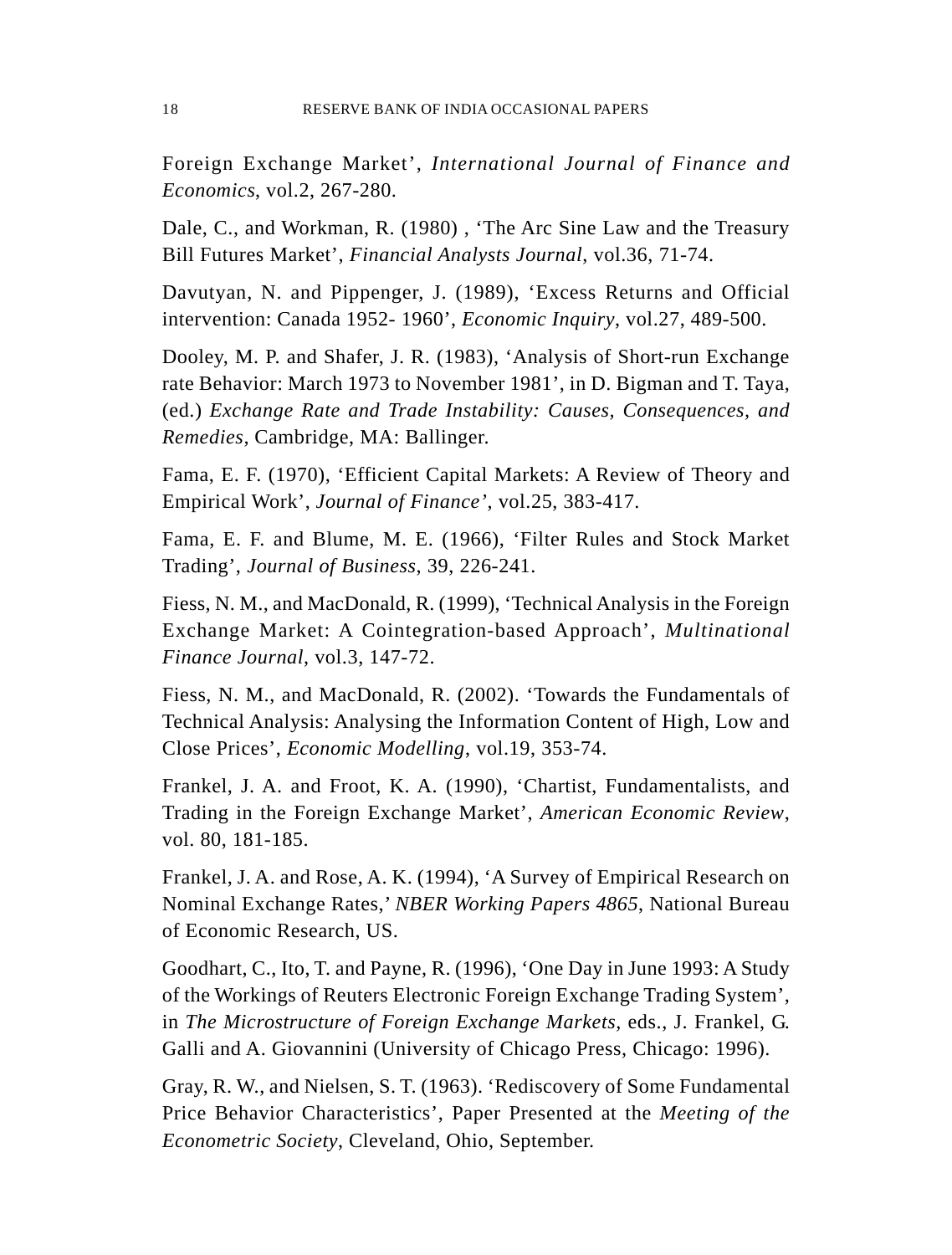Houthakker, H. (1961) ,'Systematic and Random Elements in Short-Term Price Movements', *American Economic Review*, vol. 51, 164-172.

Irwin, S. H., and Uhrig, J. W. (1984), 'Do Technical Analysts Have Holes in Their Shoes?', *Review of Research in Futures Markets*, vol 3, 264-277.

James, F. E. (1968), 'Monthly Moving Averages: An Effective Investment Tool?', *Journal of Financial and Quantitative Analysis*, September, 315- 326.

Jensen, M. C. and Benington, G. A. (1970), 'Random Walks and Technical Theories: Some Additional Evidence', *Journal of Finance*, 25, 469-482.

LeBaron, B. (1999), 'Technical Trading Rule, Profitability and Foreign Exchange Intervention', *Journal of International Economics*, vol.49, 125- 143.

Lee, C. I. and Mathur, I. (1996), 'Trading Rule Profits in European Currency Spot Cross-Rates', *Journal of Banking and Finance*, vol. 20, 949-962.

Lee, C. I., Gleason, K. C. and Mathur, I. (2001), 'Trading Rule Profits in Latin American Currency Spot Rates', *International Review of Financial Analysis,* vol.10, 135-156.

Levich, R. M. and Thomas, L. R. (1993), 'The Significance of Technical Trading Rule Profits in the Foreign Exchange Market: A Bootstrap Approach', *Journal of International Money and Finance*, vol.12, 451-474.

Levy, R. A. (1967a), 'Random Walks: Reality or Myth', *Financial Analysts Journal*, vol. 23, 69-77.

Levy, R. A. (1967b), 'Relative Strength as a Criterion for Investment Selection', *Journal of Finance*, vol. 22, 595-610.

Levy, R. A. (1971), 'The Predictive Significance of Five-point Chart Patterns', *Journal of Business*, vol. 44, 316-323.

Lui, Y. H. and Mole, D. (1998), 'The Use of Fundamental and Technical Analyses by Foreign Exchange Dealers: Hong Kong Evidence', *Journal of International Money and Finance*, vol. 17, 535-545.

Lukac, L. P., Brorsen, B. W. and Irwin, S. H. (1988), 'A Test of Futures Market Disequilibrium using Twelve Different Technical Trading Systems', *Applied Economics,* vol.20, 623-639.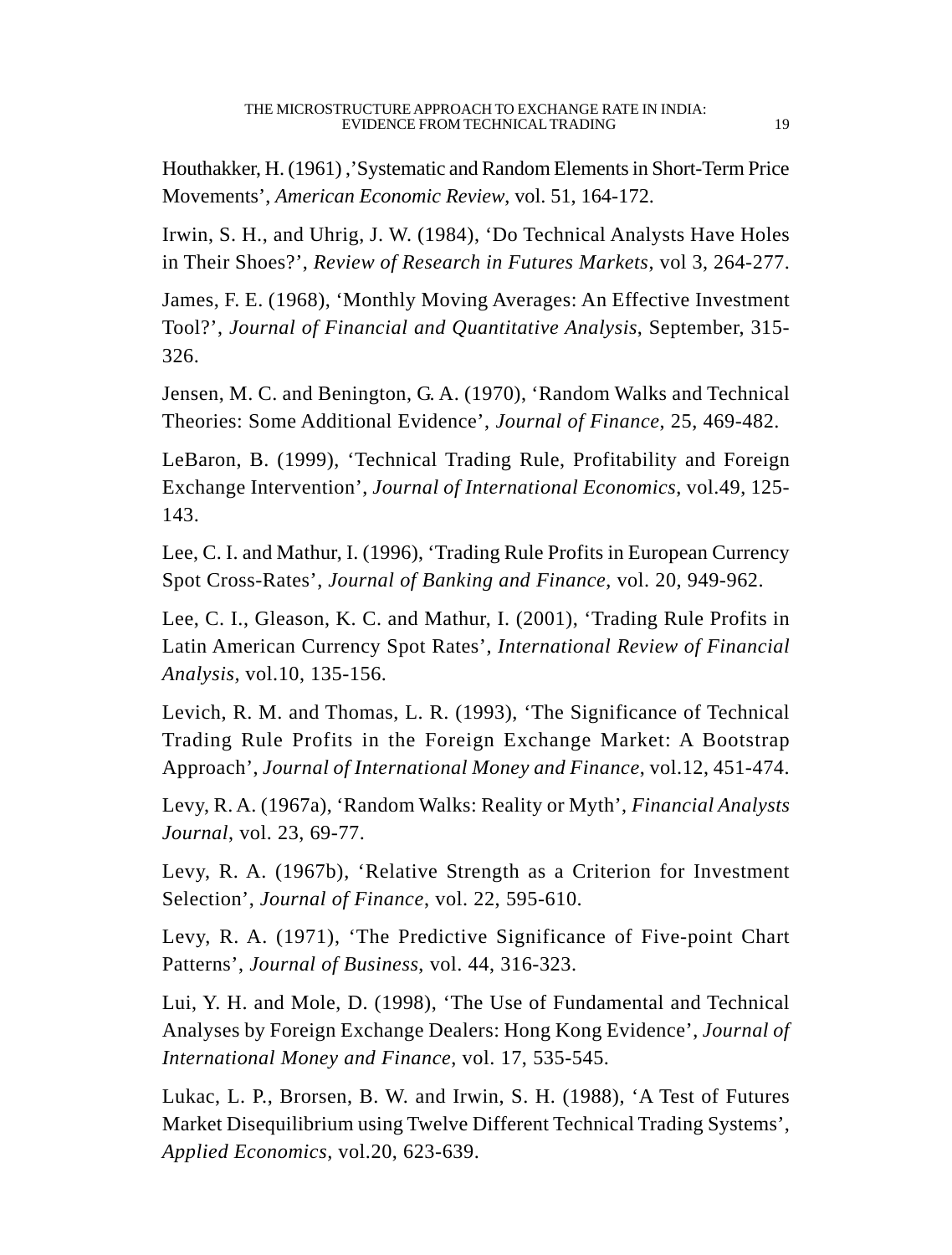Lyons, R. K. (1995), 'Test of Microstructure Hypotheses in the Foreign Exchange Market', *Journal of Financial Economics*, vol.39, 321-351.

Lyons, R. K. (2001), 'New Perspective on Foreign Exchange Markets: Order-flow Analysis', *International Finance,* vol. 4, 303-320.

Maillet, B. and Michel, T. (2000), 'Further Insights on the Puzzle of Technical Analysis Profitability', *European Journal of Finance*, vol. 6, 196-224.

Martin, A. D. (2001), 'Technical Trading Rules in the Spot Foreign Exchange Markets of Developing countries', *Journal of Multinational Financial Management*, vol.11, 59-68.

Meese, R. A. and Rogoff, K.S. (1983), 'Empirical Exchange Rate Models of the Seventies: Do They Fit Out of Sample?', *Journal of International Economics*, vol. 14, 3-24.

Menkhoff, L. (1997), 'Examining the Use of Technical Currency Analysis', *International Journal of Finance and Economics*, vol. 2, 307-318.

Menkhoff, L. and Schlumberger, M. (1995), 'Persistent Profitability of Technical Analysis on Foreign Exchange Markets?', *Banca Nazionale del Lavoro Quarterly Review*, 189-216.

Neely, C. J. (1997), 'Technical Analysis in the Foreign Exchange market: A Layman's Guide', *Review: Federal Reserve Bank of St. Louis*, September/ October, 23-38.

Neely, C. J. (2002), 'The Temporal Pattern of Trading Rule Returns and Exchange Rate Intervention: Intervention does not Generate Technical Trading Profits', *Journal of International Economics*, vol. 58, 211-232.

Neely, C. J. and Weller, P. A. (2001), 'Technical Analysis and Central Bank Intervention', *Journal of International Money and Finance*, vol. 20, 949- 970.

Osler, C. L. (2003), 'Currency Orders and Exchange Rate Dynamics: An Explanation for the Predictive success of Technical Analysis', *Journal of Finance*, vol. 58, 1791-1820

Osler, C. L., and Chang, P. H. K. (1995) 'Head and Shoulders: Not Just a Flaky Pattern.' Federal Reserve Bank of New York, Staff Reports, 4.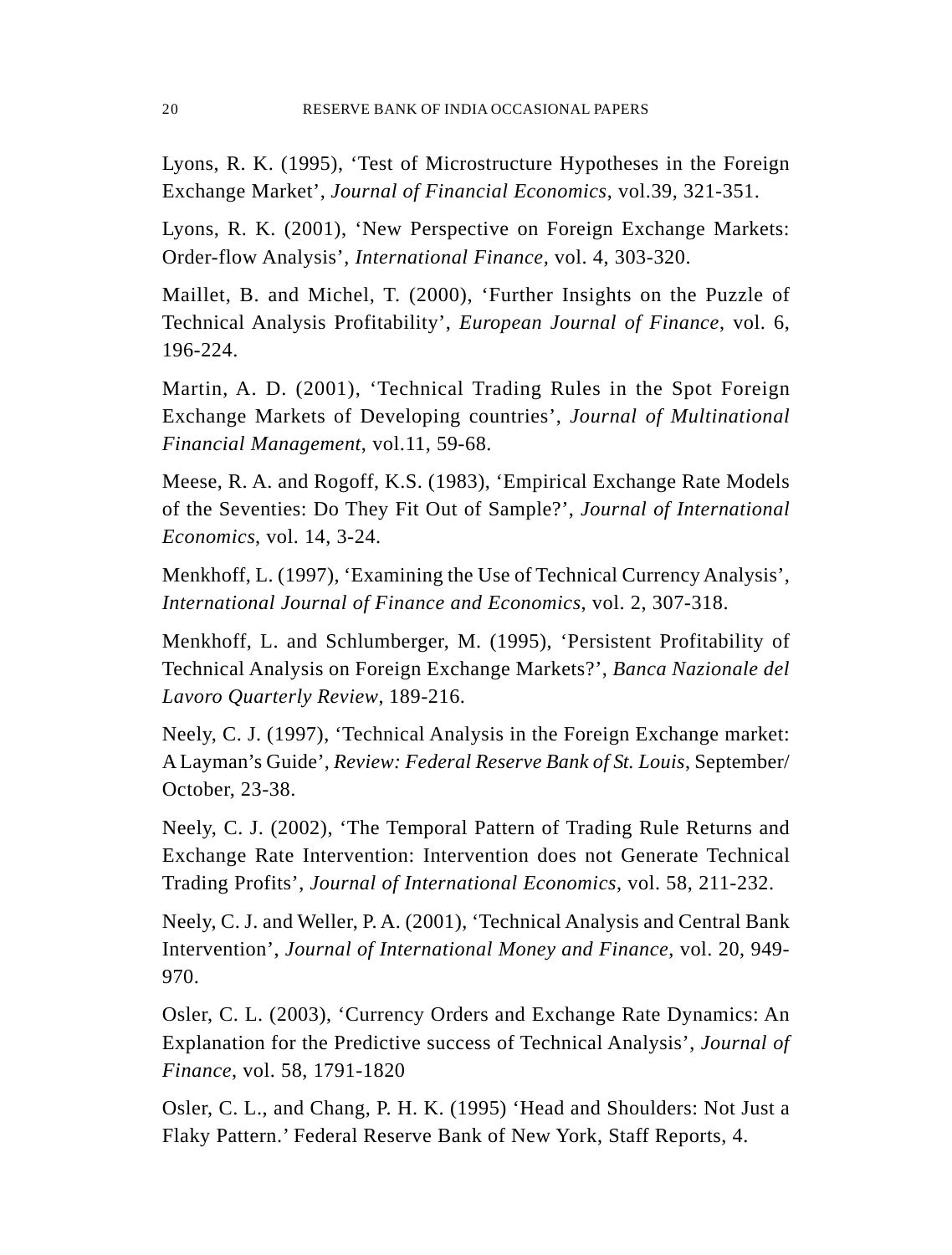Park, C. and Irwin, S. H. (2004), 'The Profitability of Technical Analysis: A review', *AgMAS Project Research Report* No. 2004-04.

Pring, M. J. (2002), Technical Analysis Explained, New York, NY: McGraw-Hill.

Rossi, B. (2000), 'Testing Out-of-Sample Predictive Ability with High Persistence: An Application to Models of Nominal Exchange-Rate Determination', Princeton University Mimeo, April.

Saacke, P. (2002), 'Technical Analysis and the Effectiveness of Central Bank Intervention', *Journal of International Money and Finance*, vol.21, 459-479.

Samuelson, P. A. (1965), 'Proof that properly Anticipated Prices Fluctuate Randomly', *Industrial Management Review*, vol.6, 41-49.

Sapp, S. (2004), 'Are all Central Bank Interventions Created Equal? An Empirical Investigation', *Journal of Banking and Finance*, vol.28, 443- 474.

Silber, W. L. (1994), 'Technical Trading: When it Works and When it doesn't', *Journal of Derivatives*, vol.1, 39-44.

Smidt, S. (1965), Amateur Speculators, Ithaca, NY: Graduate School of Business and Public Administration, Cornell University.

Sosvilla-Rivero, S., Andrada-Felix, J. and Fernandez-Rodriguez, F. (2002), 'Further Evidence on Technical Trade Profitability and Foreign Exchange Intervention', *Applied Economics Letters*, vol.9, 827-832.

Sweeny, R. J. (1986), 'Beating the Foreign Exchange Market', *Journal of Finance*, vol. 41, 163-182.

Szakmary, A. C. and Mathur, I. (1997), 'Central Bank Intervention and Trading Rule Profits in Foreign Exchange Markets', *Journal of International Money and Finance*, vol. 16, 513-535.

Taylor, M. P. and Allen, H. (1992), 'The Use of Technical Analysis in the Foreign Exchange Market', *Journal of International Money and Finance*, vol.11, 304-314.

Van Horne, J. C. and Parker, G. G. C. (1968), 'Technical Trading Rules: A comment', *Financial Analysts Journal*, vol. 24, 128-132.